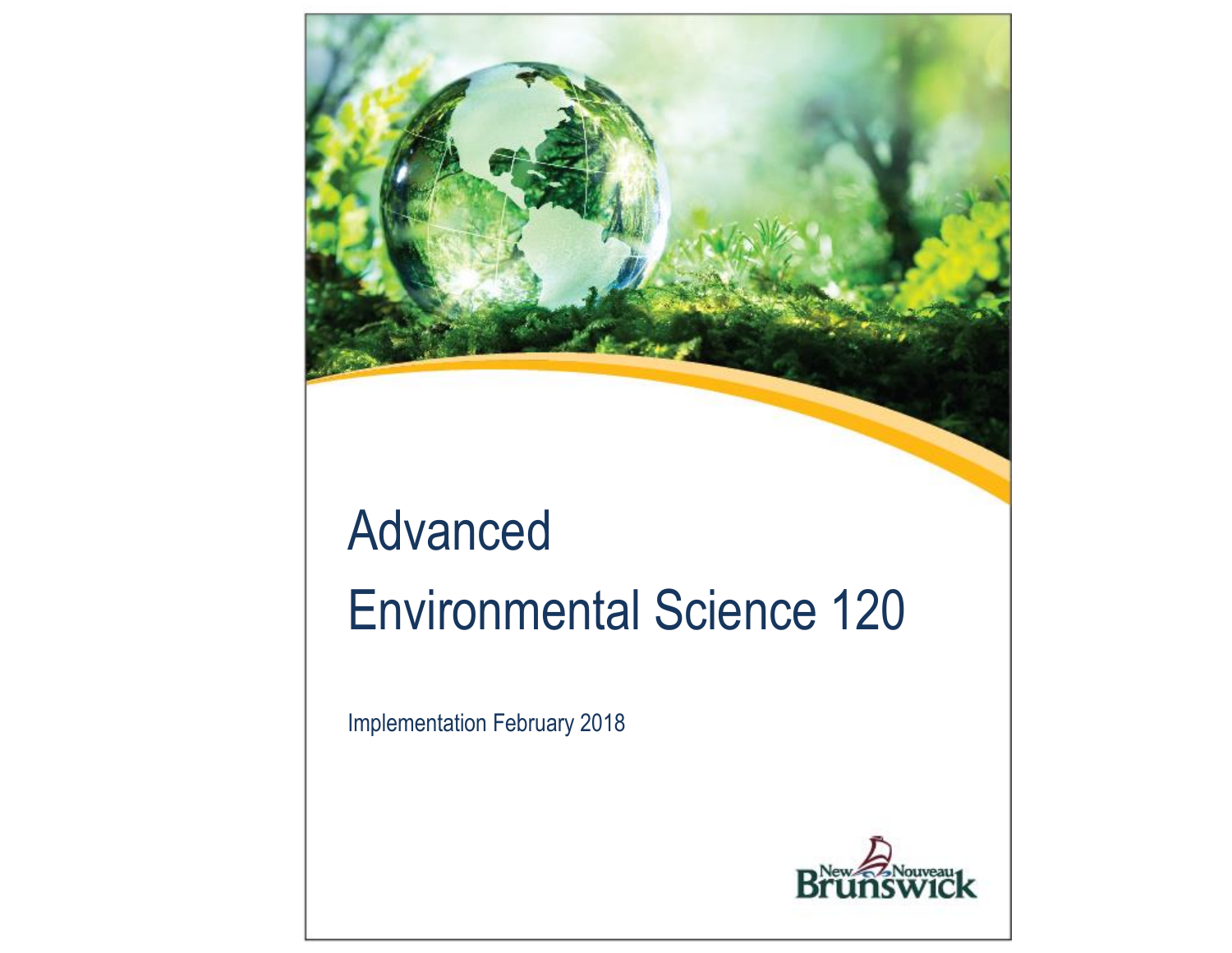## <span id="page-1-0"></span>Acknowledgments

The Department of Education and Early Childhood Development of New Brunswick gratefully acknowledges the contributions of the following groups and individuals toward the development of the New Brunswick *Advanced Environmental Science 120* Curriculum Document:

- High School Science Curriculum Development Committee of Katherine Barclay (UNB Science), Shelley Gingras, Peter MacDonald, Sarah Morgan-Lee, André Savoie and Grant Williams (STU Education)
- *Advanced Environmental Science 120* Writing Committees Aaron Abbott, Erma Appleby, Odette Barr, Monica Coté, Kimberly Cripps, Pamela Fowler, Misty Gallant, Emily Lennon, Laura McManaman
- *Advanced Environmental Science 120* Piloting teachers Aaron Abbott, Erma Appleby, Pamela Fowler, Misty Gallant, Emily Lennon
- Martha McClure, Learning Specialist for High School Mathematics and Science Curriculum (EECD)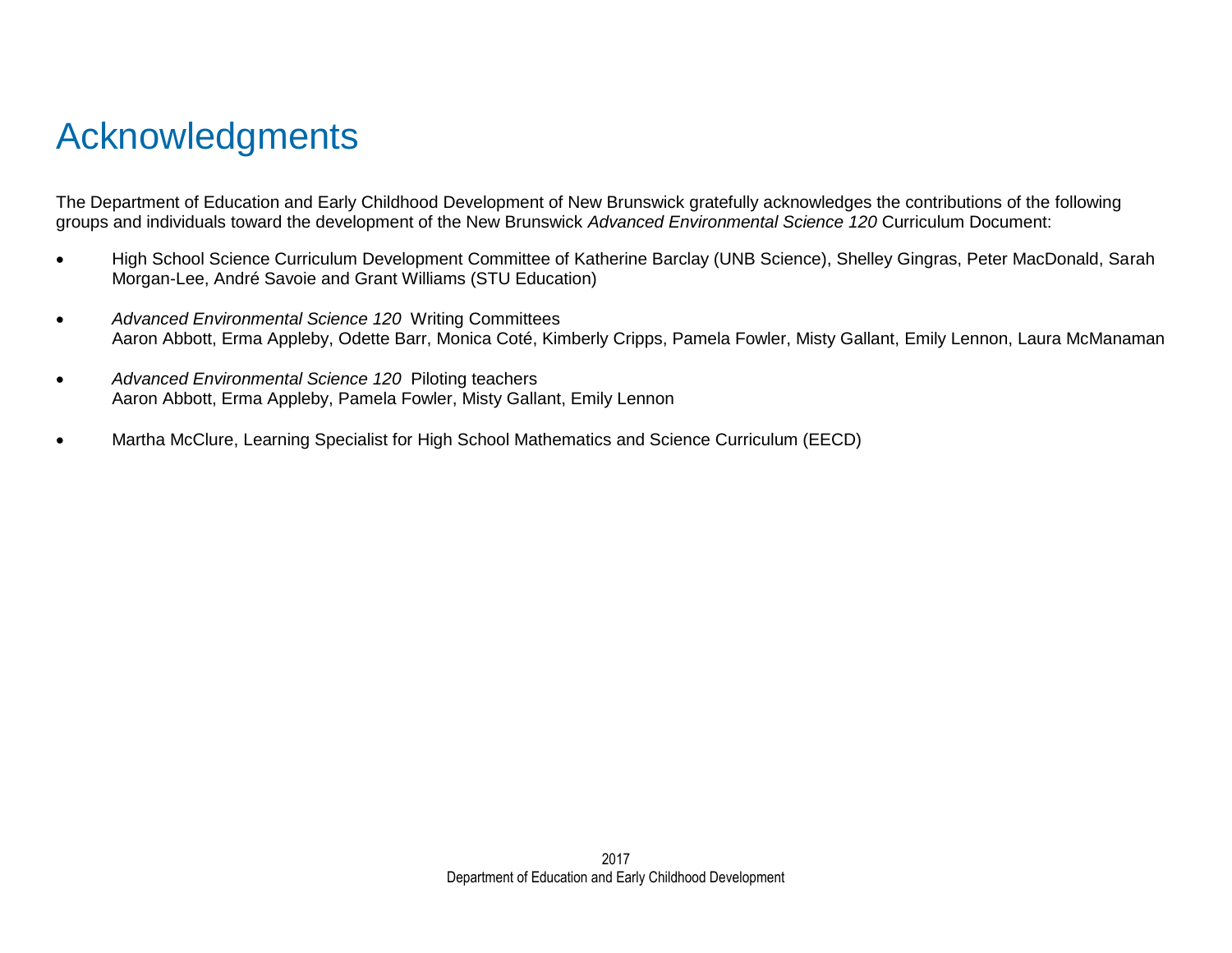## Table of Contents

|                                 | <b>Acknowledgments 3</b>  |                                                                                                                                                                                                                                                                                                                                                                                                                                                                                                                                                                                                                                                                                                   |                            |
|---------------------------------|---------------------------|---------------------------------------------------------------------------------------------------------------------------------------------------------------------------------------------------------------------------------------------------------------------------------------------------------------------------------------------------------------------------------------------------------------------------------------------------------------------------------------------------------------------------------------------------------------------------------------------------------------------------------------------------------------------------------------------------|----------------------------|
|                                 | 1. Introduction           | -6                                                                                                                                                                                                                                                                                                                                                                                                                                                                                                                                                                                                                                                                                                |                            |
| 1.1<br>1.2                      |                           |                                                                                                                                                                                                                                                                                                                                                                                                                                                                                                                                                                                                                                                                                                   |                            |
|                                 | 2. Pedagogical Guidelines |                                                                                                                                                                                                                                                                                                                                                                                                                                                                                                                                                                                                                                                                                                   |                            |
| 2.1<br>2.2<br>2.3<br>2.4<br>2.5 |                           |                                                                                                                                                                                                                                                                                                                                                                                                                                                                                                                                                                                                                                                                                                   |                            |
|                                 |                           | 3. Subject Specific Guidelines 10                                                                                                                                                                                                                                                                                                                                                                                                                                                                                                                                                                                                                                                                 |                            |
| 3.1<br>3.2<br>3.3<br>3.4<br>3.5 |                           |                                                                                                                                                                                                                                                                                                                                                                                                                                                                                                                                                                                                                                                                                                   |                            |
|                                 | 4. Curriculum Outcomes 13 |                                                                                                                                                                                                                                                                                                                                                                                                                                                                                                                                                                                                                                                                                                   |                            |
|                                 |                           | Working individually or with a partner complete a student project on an issue of personal concern: investigate, analyze and<br>present the issue: design and carry out an original experiment; discuss and explore possible solutions. (20h)<br>GCO 1 Introduction to the human sphere: recognize and appreciate the variety of ways people understand and interact with the<br>SCO 1.1 Review the discipline of Environmental Science<br>SCO 1.2 Demonstrate an understanding of different views of the natural world.<br>SCO 1.3 Recognize factors that influence local, regional and global environmental decision-making.<br>SCO 1.4 Briefly explore a range of current environmental issues. | 13<br>15<br>16<br>18<br>19 |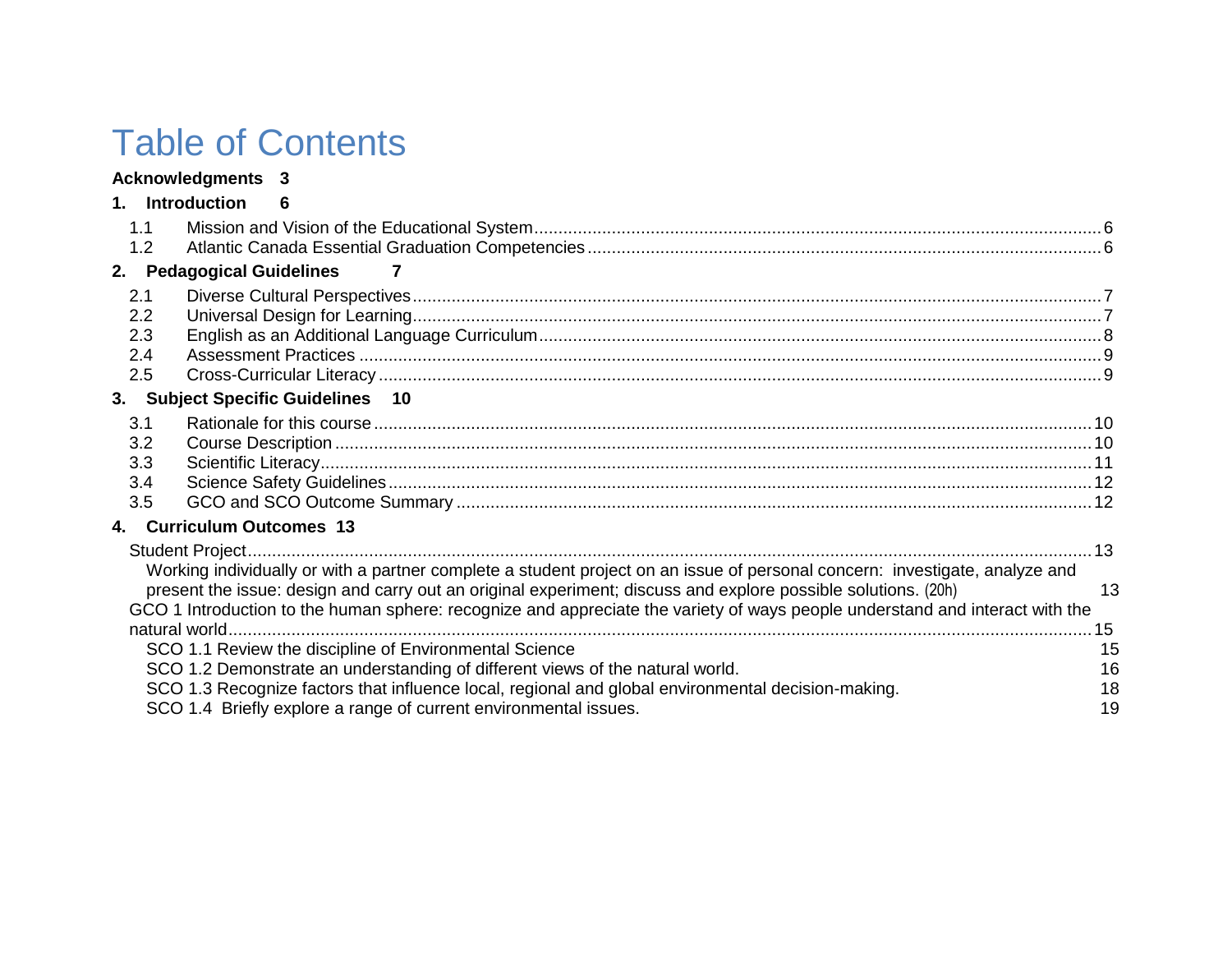|    | GCO 2 Earth Systems: Develop an understanding of the issues and their impact on the dynamics of biotic and abiotic components |    |
|----|-------------------------------------------------------------------------------------------------------------------------------|----|
|    | of the environment                                                                                                            | 21 |
|    | SCO 2.1 Develop an understanding of how Earth's spheres interact and support the biosphere.                                   | 21 |
|    | SCO 2.2 Develop a general understanding of biosphere dynamics and the importance of biodiversity at the species, community    |    |
|    | and ecosystem levels                                                                                                          | 22 |
|    | SCO 2.3 Examine and develop an understanding of soil composition and ecology, and current issues in agriculture               |    |
|    | and forestry                                                                                                                  | 24 |
|    | SCO 2.4 Examine and demonstrate an understanding of fresh and salt water composition and ecology, and current issues in       |    |
|    | water resources and fisheries                                                                                                 | 26 |
|    | SCO 2.5 Examine and demonstrate an understanding of atmosphere composition and dynamics, and current issues in air            |    |
|    | pollution and global warming                                                                                                  | 28 |
| 5. | <b>General Resources</b><br>30                                                                                                |    |
|    | International                                                                                                                 | 30 |
|    | <b>National Non-Government</b>                                                                                                | 30 |
|    | <b>National Government</b>                                                                                                    | 30 |
|    | New Brunswick/Atlantic Non-Government Groups                                                                                  | 30 |
|    | Government of New Brunswick                                                                                                   | 31 |
|    | Media/News                                                                                                                    | 31 |
|    | <b>Teacher Resources</b>                                                                                                      | 31 |
|    | <b>Text and Curriculum References</b>                                                                                         | 31 |
|    | <b>Outcomes Correlation with Core Texts</b>                                                                                   | 32 |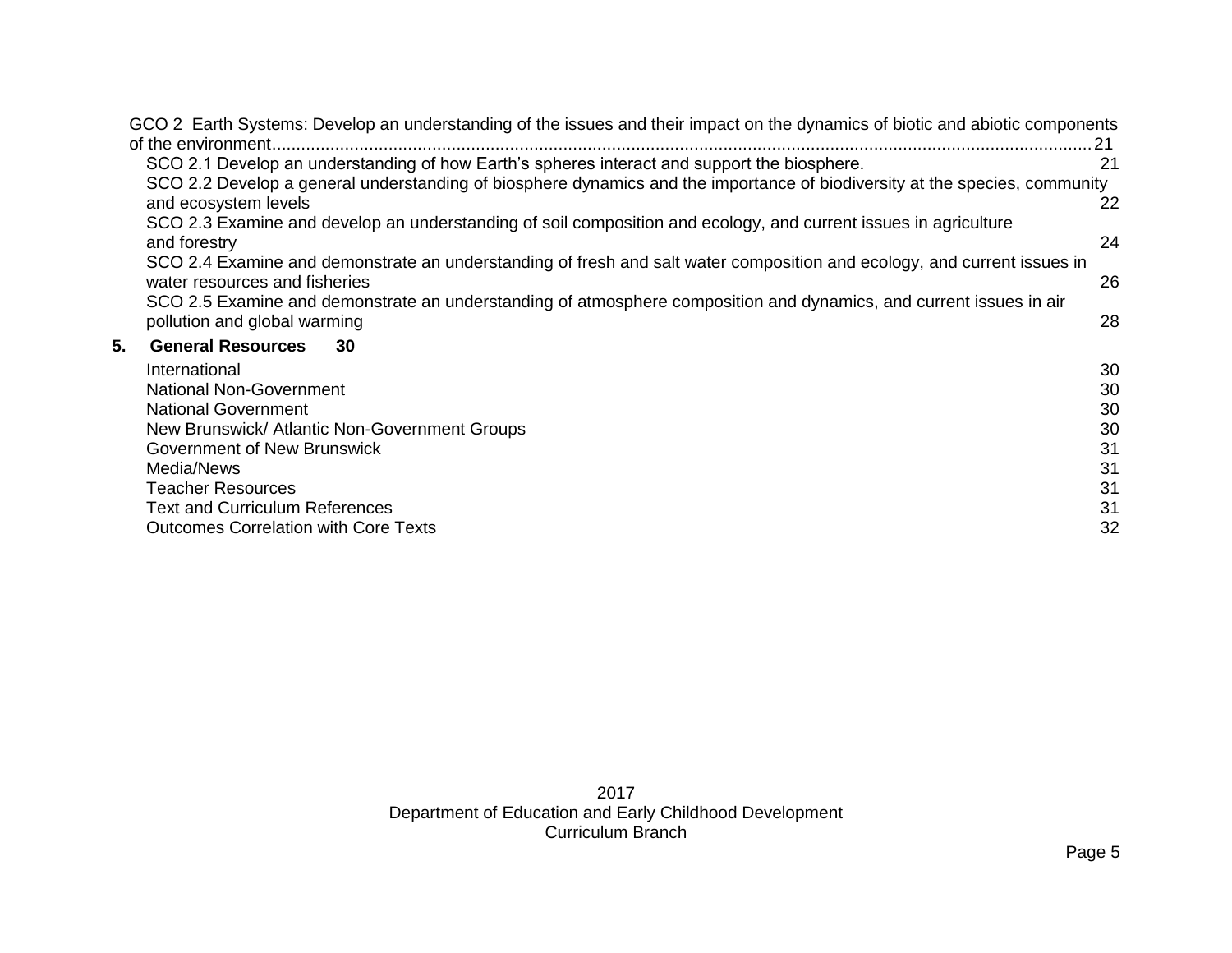## <span id="page-4-0"></span>1. Introduction

## <span id="page-4-1"></span>**1.1 Mission and Vision of the Educational System**

The New Brunswick Department of Education and Early Childhood Development is dedicated to providing the best public education system possible, where all students have a chance to achieve their academic best. The mission statement for New Brunswick schools is:

*"To have each student develop the attributes needed to be a lifelong learner, to achieve personal fulfillment and to contribute to a productive, just and democratic society."*

## <span id="page-4-2"></span>**1.2 Atlantic Canada Essential Graduation Competencies**

(Atlantic Provinces Education Foundation DRAFT 2015)

Essential Graduation Competencies provide a consistent vision for the development of a coherent and relevant curriculum. The Essential Graduation Learnings statements offer students clear goals and a powerful rationale for school work. They help ensure that provincial education systems' missions are met by design and intention. The Essential Graduation Learnings statements are supported by curriculum outcomes.

Essential Graduation Competencies are statements describing the knowledge, skills and attitudes expected of all students who graduate high school. Achievement of the Essential Graduation Competencies prepares students to continue to learn throughout their lives. These Learnings describe expectations not in terms of individual school subjects but in terms of knowledge, skills and attitudes developed throughout the curriculum. They confirm that students need to make connections and develop abilities across subject boundaries if they are to be ready to meet the shifting and ongoing demands of life, work and study today and in the future.

| <b>Creativity and Innovation</b>          | Learners are expected to engage in creative processes, to make unforeseen connections, and to generate new and dynamic ideas,<br>techniques and products. They value aesthetic expression and appreciate the creative and innovative works of others.                                                  |
|-------------------------------------------|--------------------------------------------------------------------------------------------------------------------------------------------------------------------------------------------------------------------------------------------------------------------------------------------------------|
| Citizenship                               | Learners are expected to act responsibly and contribute positively to the quality and sustainability of their environment, communities<br>and society. They assess the social, cultural, economic and environmental interconnectedness and act as stewards in a local, national<br>and global context. |
| <b>Communication</b>                      | Learners are expected to express themselves effectively through a variety of media. They listen, view and read for information and<br>enjoyment.                                                                                                                                                       |
| <b>Personal and Career</b><br>Development | Learners are expected to become self-aware and self-directed individuals who set goals, make thoughtful decision regarding learning,<br>health and wellness, and career pathways, and take responsibility for pursuing their goals throughout life.                                                    |
| <b>Critical Thinking</b>                  | Learners are expected to analyze and evaluate ideas using various types of reasoning and systems thinking to inquire, make<br>decisions, and solve problems. They reflect critically on thinking processes.                                                                                            |
| <b>Technology Fluency</b>                 | Learners are expected to use and apply technology to collaborate, communicate, create, innovate, and solve problems. They use<br>technology in a legal, safe, and ethically responsible manner to support and enhance learning and career and personal goals.                                          |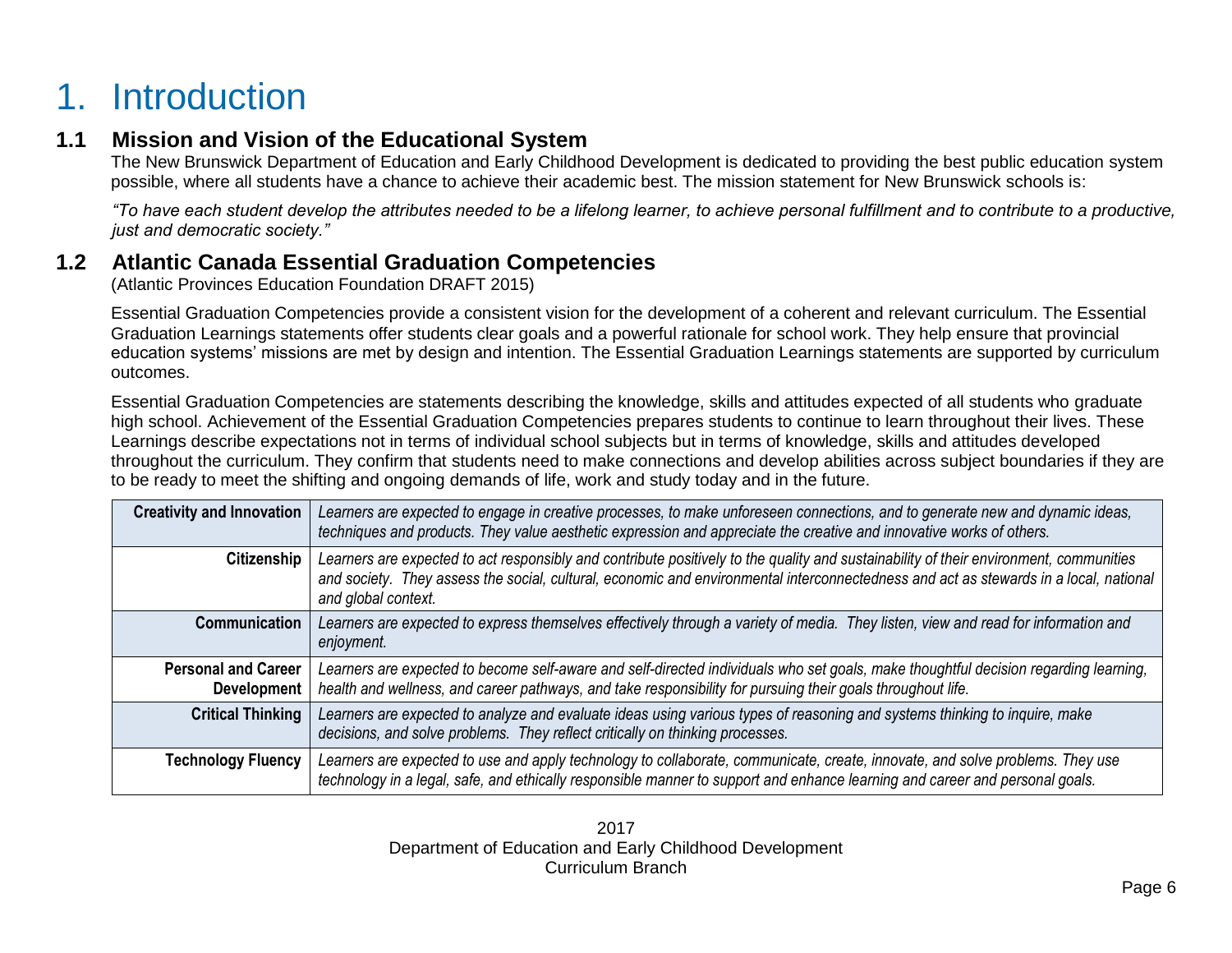## <span id="page-5-0"></span>2. Pedagogical Guidelines

## <span id="page-5-1"></span>**2.1 Diverse Cultural Perspectives**

It is important for teachers to recognize and honour the variety of cultures and experiences from which students are approaching their education and the world. It is also important for teachers to recognize their own biases and be careful not to assume levels of physical, social or academic competencies based on gender, culture, or socio-economic status.

Each student's culture will be unique, influenced by their community and family values, beliefs, and ways of viewing the world. Traditional indigenous culture may view the world in a more holistic way than the dominant culture, connecting disciplines and learning through active participation, oral communication and experiences. Immigrant students may also be a source of alternate experiences, world views and cultural understandings. Cultural variation may also arise from the differences between urban, rural and isolated communities. It may also arise from the different value that families may place on academics or athletics, books or media, theoretical or practical skills, or on community and church. Providing a variety of teaching and assessment strategies to build on this diversity will provide an opportunity to enrich learning experiences for all students.

## <span id="page-5-2"></span>**2.2 Universal Design for Learning**

Universal Design for Learning is a "framework for guiding educational practice that provides flexibility in the ways information is presented, in the ways students respond or demonstrate knowledge and skills, and in the ways students are engaged. It also "...reduces barriers in instruction, provides appropriate accommodations, supports, and challenges, and maintains high achievement expectations for all students, including students with disabilities and students who are limited English proficient." (CAST, 2011).

In an effort to build on the established practice of differentiation in education, the Department of Education and Early Childhood Development supports *Universal Design for Learning* for all students. New Brunswick curricula are created with universal design for learning principles in mind. Outcomes are written so that students may access and represent their learning in a variety of ways, through a variety of modes. Three tenets of universal design inform the design of this curriculum. Teachers are encouraged to follow these principles as they plan and evaluate learning experiences for their students:

- **Multiple means of representation:** provide diverse learners options for acquiring information and knowledge
- **Multiple means of action and expression:** provide learners options for demonstrating what they know
- **Multiple means of engagement:** tap into learners' interests, offer appropriate challenges, and increase motivation

For further information on *Universal Design for Learning*, view online information at [the CAST website,](http://www.cast.org/) or download the [UDL reference](https://portal.nbed.nb.ca/pd/Reading/UDL_PD/UDL%20Docs/October%20PD%20Day/Oct%2010%20Intro/Oct10_Intro%20output/story_content/external_files/Quick_Reference.pdf)  [handout.](https://portal.nbed.nb.ca/pd/Reading/UDL_PD/UDL%20Docs/October%20PD%20Day/Oct%2010%20Intro/Oct10_Intro%20output/story_content/external_files/Quick_Reference.pdf)

UDL is neither curriculum nor a checklist. If it were either one of those things, it would oversimplify the act and professionalism of teaching. As an educator, you have taken courses in pedagogy, classroom management, and theory. You have a collection of tools, resources, and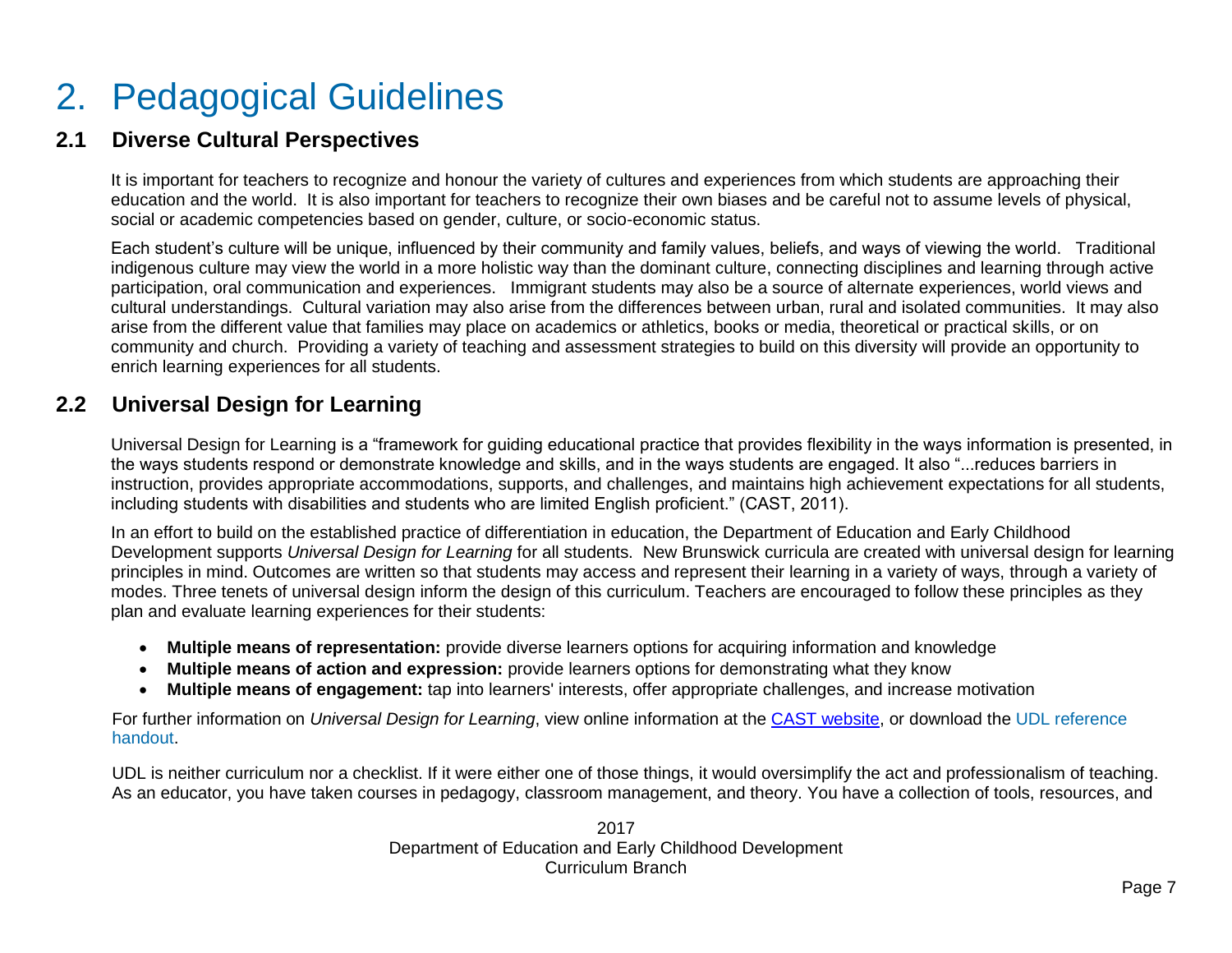strategies you have learned recently or over the years. The structure of UDL guides you to actively, attentively, and purposely pull from that collection. It also asks you to possibly think differently. The Difference: Because UDL is a framework versus a curriculum, teachers are in full control in designing the learning environment and lessons (p. 4, *Design and Deliver)*.

Loui Lord Nelson (*Design and Deliver: Planning and Teaching Using Universal Design for Learning* 1st Edition, 2014 Paul H. Brooks Publishing) *suggests* the following reflective questions to support planning (p. 134):

*When I plan my lessons do I:*

- *Have a clear goal?*
- *Know how I am going to measure whether students have met the goal?*
- *Create activities and assignments that guide students toward the lesson goal?*
- *Create lessons and activities designed with options mentioned under the three principles of Engagement, Representation and Action and Expression?*
- *Create assessments directly related to the lesson's goal?*
- *Create assessments designed with the options listed under Action and Expression?*
- *Use a variety of tools and Suggested Learning Strategies and Resources to create my lesson plans?*

Nelson makes the following recommendation:

*Start small. Choose one focus within the framework. Choose one focus within your practice. Enlist the involvement of other teachers, and talk with each other about your experiences. Trade suggestions. Share experiences. Share successes. Watch for change. (p. 136)*

The curriculum has been created to support the design of learning environments and lesson plans that meet the needs of all learners. The **Planning for All Learners Framework** will guide and inspire daily planning.

## <span id="page-6-0"></span>**2.3 English as an Additional Language Curriculum**

Being the only official bilingual province, New-Brunswick offers the opportunity for students to be educated in English and/or French through our public education system. The New Brunswick Department of Education and Early Childhood Development (EECD) provides leadership from K-12 to assist educators and many stakeholders in supporting newcomers to New-Brunswick. English language learners have opportunities to receive a range of instructional support to improve their English language proficiency through an inclusive learning environment. NB EECD, in partnership with the educational and wider communities offer a solid, quality education to families with schoolaged children.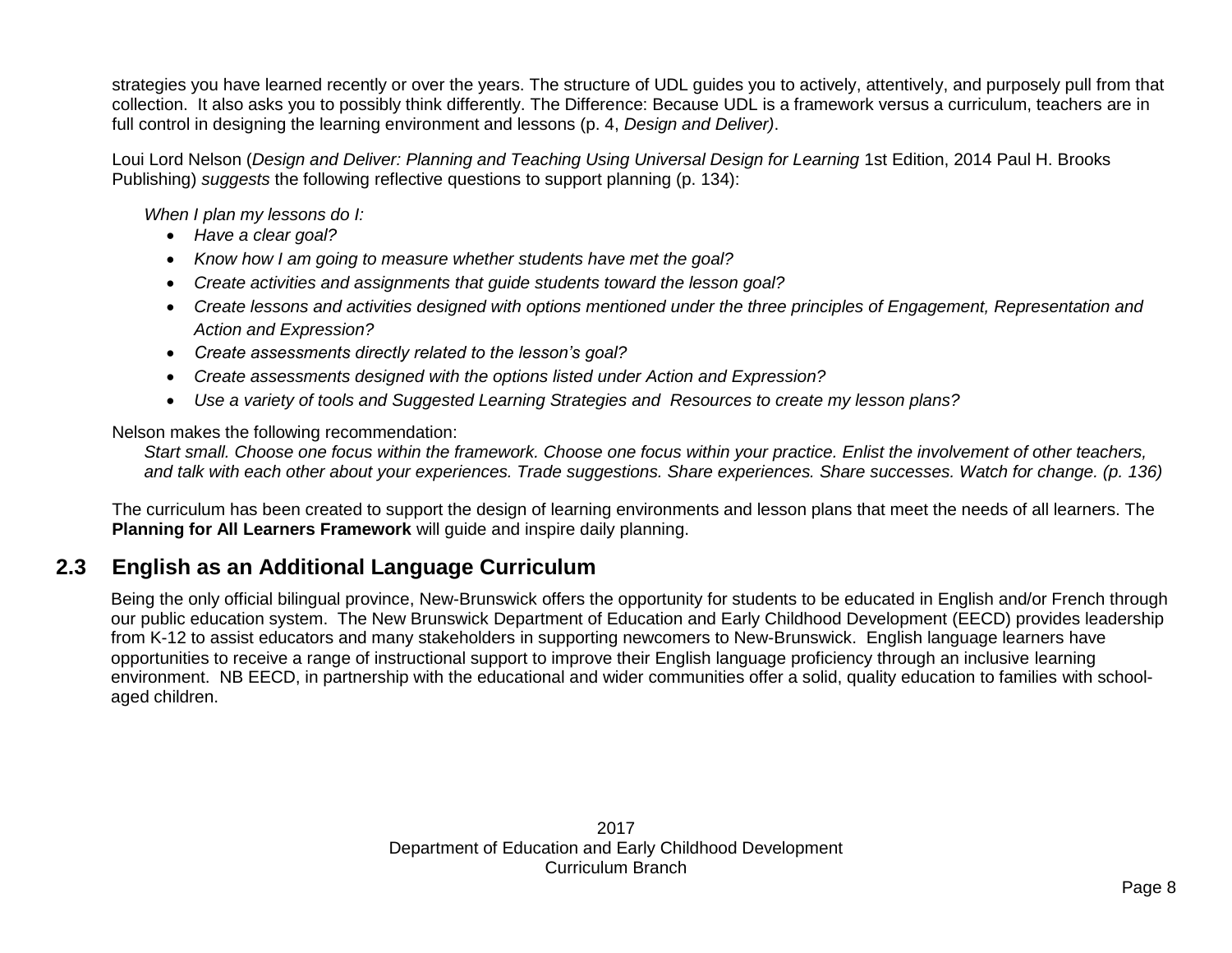## <span id="page-7-0"></span>**2.4 Assessment Practices**

Assessment is the systematic gathering of information about what students know and are able to do. Student performance is assessed using the information collected during the evaluation process. Teachers use their professional skills, insight, knowledge, and specific criteria that they establish to make judgments about student performance in relation to learning outcomes. Students are also encouraged to monitor their own progress through self-assessment strategies such as goal setting and rubrics.

#### **Formative Assessment**

Research indicates that students benefit most when assessment is regular and ongoing and is used in the promotion of learning (Stiggins, 2008**).** This is referred to as formative assessment, a teaching and learning process that is frequent and interactive. A key component of formative assessment is providing ongoing feedback to learners on their understanding and progress. Throughout the process adjustments are made to teaching and learning.

Students should be encouraged to monitor their own progress through goal setting, co-constructing criteria and other self-and peerassessment strategies. As students become more involved in the assessment process, they are more engaged and motivated in their learning.

Additional details can be found in the [Formative Assessment](https://portal.nbed.nb.ca/tr/lr/fora/General%20Formative%20Assessment%20Resources/Formative%20Assessment%20Foldout.pdf) document.

#### **Summative Assessment**

Summative evaluation is used to inform the overall achievement for a reporting period for a course of study. Rubrics are recommended to assist in this process. Sample rubrics templates are referenced in this document, acknowledging teachers may have alternative measures they will apply to evaluate student progress.

For further reading in the area of assessment and evaluation, visit the Department of Education and Early Childhood Development's [Assessment and Evaluation site](https://portal.nbed.nb.ca/tr/AaE/Pages/default.aspx)

## <span id="page-7-1"></span>**2.5 Cross-Curricular Literacy**

.

Literacy occurs across learning contexts and within all subject areas. Opportunities to speak and listen, read and view, and write and represent are present every day -in and out of school. All New Brunswick curricula include references to literacy practices and materials are available to embed explicit strategies for strengthening comprehension and to help teachers strengthen their students' reading skills.

Key documents that highlight specific cross- curricular strategies include: [K-2 Literacy Look-Fors,](https://portal.nbed.nb.ca/tr/lr/Elementary%20School%20English%20Lang/Literacy%20Look%20Fors/Literacy%20Look%20Fors%20K%20-%202%20with%20Links.pdf) [3-5 Literacy Look-Fors,](https://portal.nbed.nb.ca/tr/lr/Elementary%20School%20English%20Lang/Literacy%20Look%20Fors/Literacy%20Look%20Fors%20Grades%203%20-%205%20with%20links.pdf) [Cross-Curricular](https://portal.nbed.nb.ca/tr/lr/Curriculum%20Support%20Resources/CCLF%20Portal%20Version%20Links.pdf)  [Look-Fors](https://portal.nbed.nb.ca/tr/lr/Curriculum%20Support%20Resources/CCLF%20Portal%20Version%20Links.pdf) (Grades 6-12) and [Cross-Curricular Reading Tools.](https://portal.nbed.nb.ca/tr/lr/Curriculum%20Support%20Resources/Cross-Curricular%20Reading%20Tools.pdf) These documents describe learning environments and key strategies that support cross-curricular literacy practices.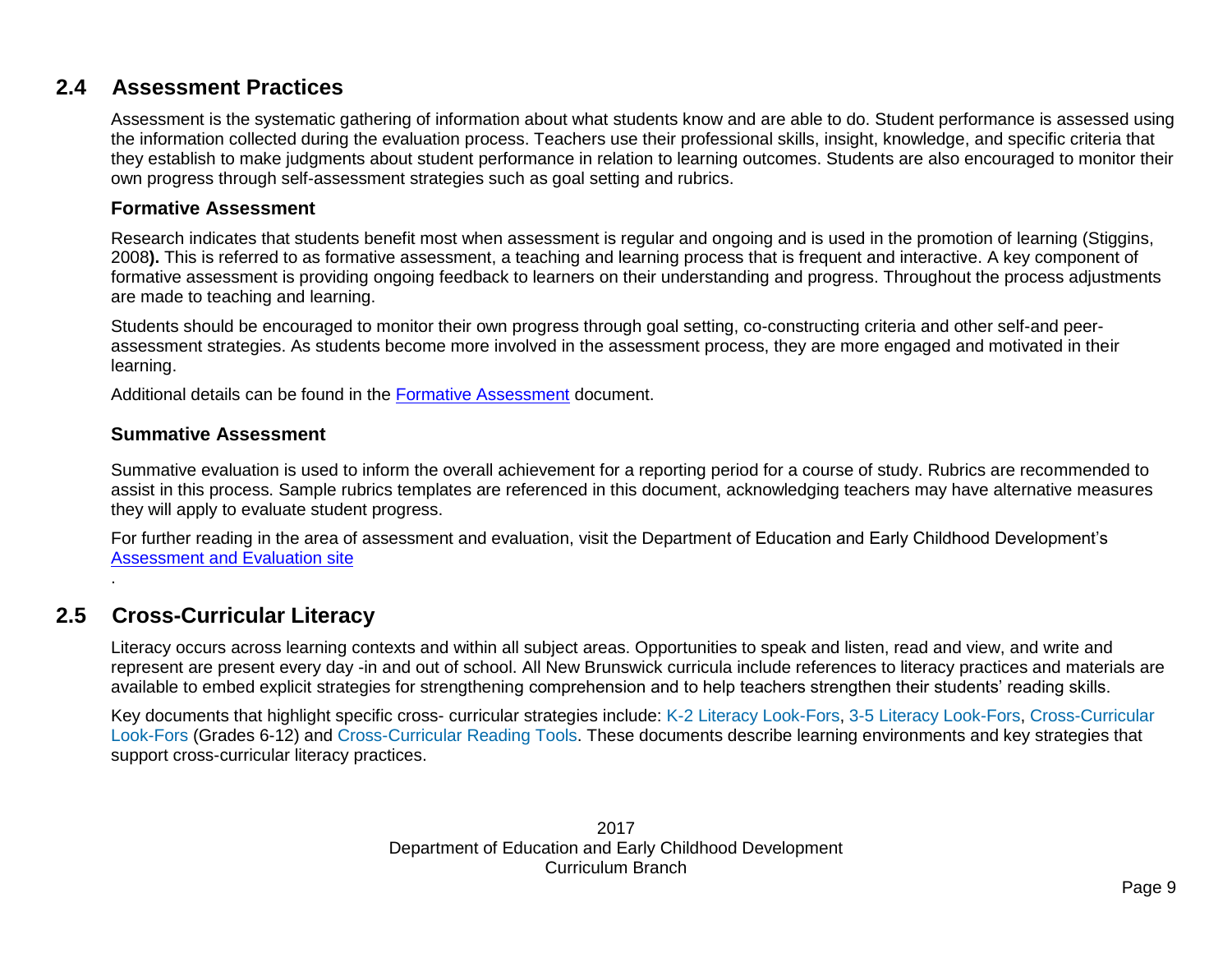## <span id="page-8-0"></span>3. Subject Specific Guidelines

### <span id="page-8-1"></span>**3.1 Rationale for this course**

In *Introduction to Environmental Science 120*, students were introduced to a variety of environmental issues and practiced the methods of researching and presenting a particular issue of interest. Students also explored the concepts of resource limitations, dependence on Earth's systems, the history of land and water use in NB, and factors that impact on sustainable development.

*In Advanced Environmental Science 120* students will explore the impact and the significance of the many ways that humans interact with the natural world, including exploration of indigenous and other ways of knowing the world. They will gain a deeper understanding of biosphere dynamics and importance of biodiversity. As a class students will study the composition and dynamics of soil, salt and fresh water systems, and the atmosphere and explore current environmental issues in agriculture, forestry, fresh and salt water resources and fisheries, global warming and air pollution. In addition, students will be responsible for completing a project to investigate and report on an environmental issue of personal interest.

This course has been developed for those students interested in pursuing a career and further studies in Environmental Science or in related disciplines such as Environmental Law, Sustainable Architecture, Environmental Health or Sustainable Urban Development. This course will build on conceptual understandings and investigative techniques developed in previous courses. Students must complete one other Grade 11 or 12 provincial Science course as a pre-requisite, as well as *Foundations of Mathematics 110* as a pre- or co-requisite.

## <span id="page-8-2"></span>**3.2 Course Description**

Environmental science is interdisciplinary, drawing on understandings from biology, chemistry, and the earth sciences, as well as the social sciences. *Advanced Environmental Science 120* explores the variety of ways in which people understand and interact with the natural world, including exploration of indigenous and other ways of knowing the world. Students will study the ecology of ecosystems and what sustains them. Within this context they will study specific environmental issues in detail and will gain a deeper understanding of how humans impact and are impacted by natural systems.

New environmental issues continue to emerge and current issues change focus. In this course, specific topics of study will be chosen based on the current interests and concerns of the students.

For this course each student will be responsible for completing a project. They will be introduced to the requirements for this project near the beginning of the course, and once they have had a chance to explore a range of issues as a class they will choose an environmental issue of personal concern. As they complete their project they will demonstrate scientific literacy through science inquiry, problem solving and decision making.

The first part of this course (GCO 1) focuses on the world from a human perspective. Students will explore the discipline of environmental science, the variety of perspectives from which humans view the natural world, the influences on people when they make decisions about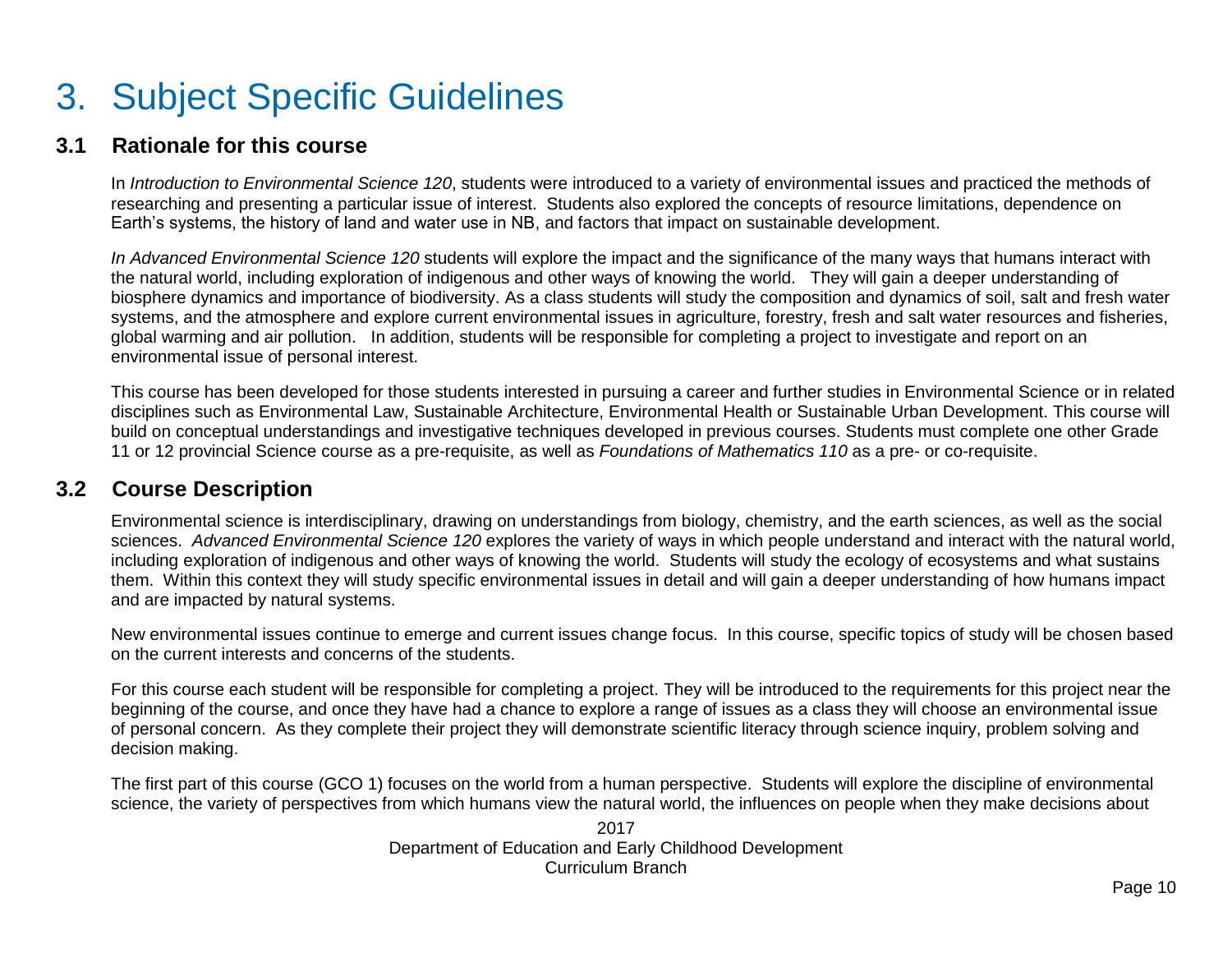the environment, and some of the issues of concern to humans today. The importance of indigenous knowledge as gained from a long-term relationship with an environment is highlighted.

For the second part of this course (GCO 2) students will study the interaction of the biosphere with the lithosphere, hydrosphere and atmosphere. They will then study the biosphere in more depth looking at community ecology, population ecology and biodiversity. With this as background, the class will focus on the composition and dynamics of soil, salt and fresh water systems, and the atmosphere and on issues related to these ecosystems. These issues will include current issues in agriculture, forestry, fresh and salt water resources and fisheries, global warming and air pollution.

The objective of this course is for students to gain a broad understanding of the discipline of Environmental Science that has a wide scope. To meet this objective it is important for students to gain an understanding of the underlying structure and dynamics of ecosystems and the abiotic systems that support them, and to gain the skills needed to explore and analyze a few environmental issues in depth.

By the end of this course students will be able to critically analyze a given issue, draw conclusions, and defend their position on the issue. They will be able to position the issue with reference to the natural abiotic and biotic world. They will recognize both their own and others' biases. They will understand the importance of scientifically derived knowledge, as well as knowledge that arises from indigenous traditions and long-term experience. They will also understand the importance of considering world views, cultural perspectives, and community concerns as important considerations for any given issue.

### <span id="page-9-0"></span>**3.3 Scientific Literacy**

This course provides a rich opportunity for students to develop and use scientific literacy skills. These include the ability to plan and carry out experiments and to interpret and apply the data collected. Students should demonstrate their ability to:

- Explore and evaluate environmental issues
- Evaluate the source and quality of information
- Propose a scientific question, and state a prediction and a hypothesis.
- Plan a process and describe a set of steps to investigate the question.
- Record observations and collect relevant data.
- Display data in appropriate format
- Analyze data trends and identify discrepancies and sources of error.
- Draw conclusions and explore next steps.
- Apply learning to a larger context.

Student inquiry should not be confused with learning content, watching demonstrations or doing "labs", which are important but serve as just a starting point from which student inquiry can arise and critical analysis can be done.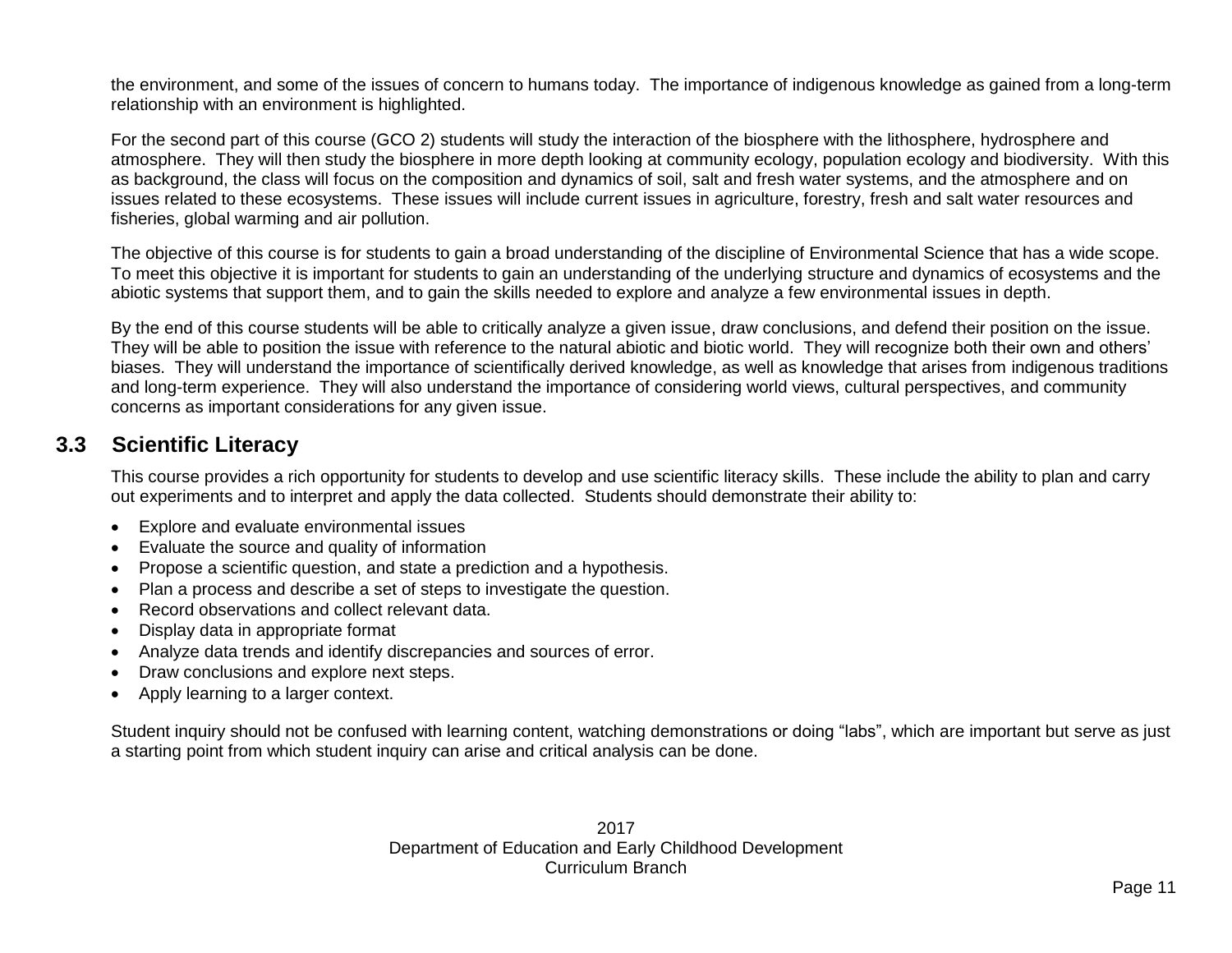### <span id="page-10-0"></span>**3.4 Science Safety Guidelines**

For laboratory work teachers should refer to the [Science Safety Guidelines](https://portal.nbed.nb.ca/tr/cd/Documents/Science%20Safety%20Guidelines%20(Draft%20June%202009).pdf) for New Brunswick.

### <span id="page-10-1"></span>**3.5 GCO and SCO Outcome Summary**

This curriculum identifies General Curriculum Outcomes (GCO), Specific Curriculum Outcomes (SCO), and Achievement Indicators. This course covers a broad range of topics in 90 hours. As such, the focus should be on the big concepts around each topic, and on exploring a limited number of issues in detail. The following is a suggested timeline:

**Student project:** Working individually or with a partner, complete a student project on an issue of personal concern: research and communicate the issue; design and carry out an original experiment; discuss and explore possible solutions. (20 hours throughout the course)

#### **GCO 1 Introduction to the human sphere: Recognize and appreciate the variety of ways people understand and interact with the natural world** (Total 11 hours)

**SCO 1.1:** Explore the discipline of Environmental Science. (2h)

**SCO 1.2:** Demonstrate an understanding of different views of the natural world. (3h)

**SCO 1.3**: Recognize factors that influence local, regional and global environmental decision-making. (3h)

**SCO 1.4:** Briefly explore a range of current environmental issues. (3h)

#### **GCO 2 Earth Systems: Develop an understanding of the issues impacting the dynamics of biotic and abiotic components of the environment** (Total 54 hours)

**SCO 2.1:** Develop an understanding of how Earth's spheres interact and support the biosphere (3h)

**SCO 2.2:** Develop a general understanding of biosphere dynamics and the importance of biodiversity at the species, community and ecosystem levels (15h)

**SCO 2.3:** Examine and demonstrate an understanding of soil composition and ecology, and current issues in agriculture and forestry (12h)

**SCO 2.4:** Examine and demonstrate an understanding of fresh and salt water composition and ecology, and current issues in water resources and fisheries (12h)

**SCO 2.5:** Examine and demonstrate an understanding of atmosphere composition and dynamics, and current issues in air pollution and global warming (12h) Total 85 hours, plus 5 hours flex-time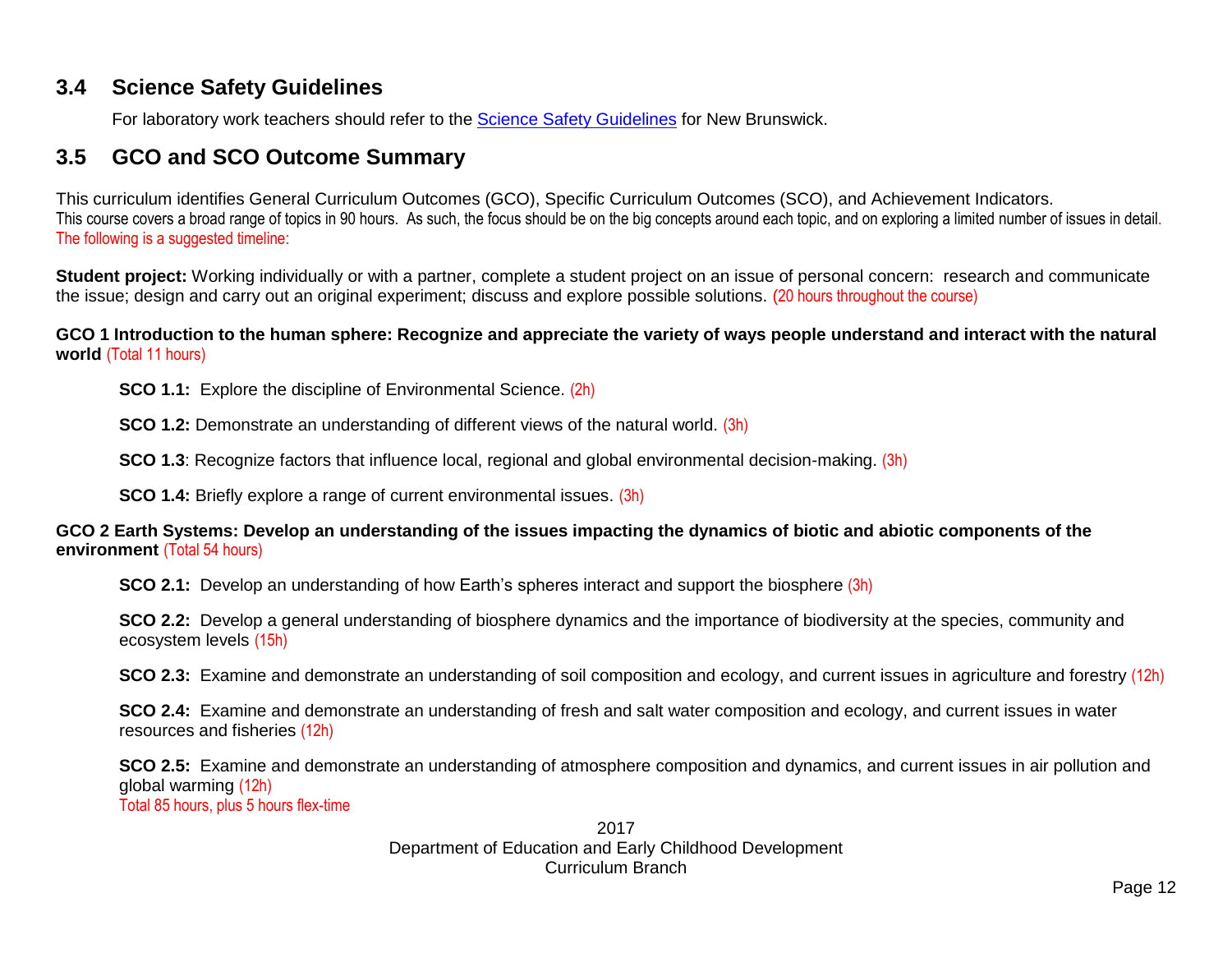## <span id="page-11-0"></span>**4. Curriculum Outcomes**

## <span id="page-11-1"></span>**Student Project**

<span id="page-11-2"></span>Working individually or with a partner complete a student project on an issue of personal concern: investigate, analyze and present the issue: design and carry out an original experiment; discuss and explore possible solutions. (20h)

*Achievement Indicators*

#### *Student Project Part 1*

Working individually or with a partner complete an in-depth investigation and analysis of an environmental issue of particular personal concern:

- Research the history of the issue and the evidence of a problem.
- Analyze the role of technology, society, culture and economics on the environmental issue.
- Describe the perspectives of all stakeholders including those of local, regional and national environmental organizations.
- Demonstrate an awareness of alternate values and viewpoints.
- Determine how current environmental legislation and policy applies to the issue.
- Consider the impact of the issue locally, regionally and beyond.
- Synthesize and analyze information from a variety of sources
- Develop a cohesive and engaging presentation for the class, including visuals such as graphs, pictures, or videos.
- Actively participate in other student presentations.

#### *Student Project Part 2*

Demonstrate science literacy skills by designing and carrying out an original experiment including:

- Initial research How do we know there is a problem? What is the evidence?
- Presentation of a research proposal From the initial research, a hypothesis is stated and a prediction made as to how changing one variable will change a second variable.
- Plan a set of steps to test the hypothesis, including identifying the independent and dependent variables and controls
- Perform and carry out the planned experiment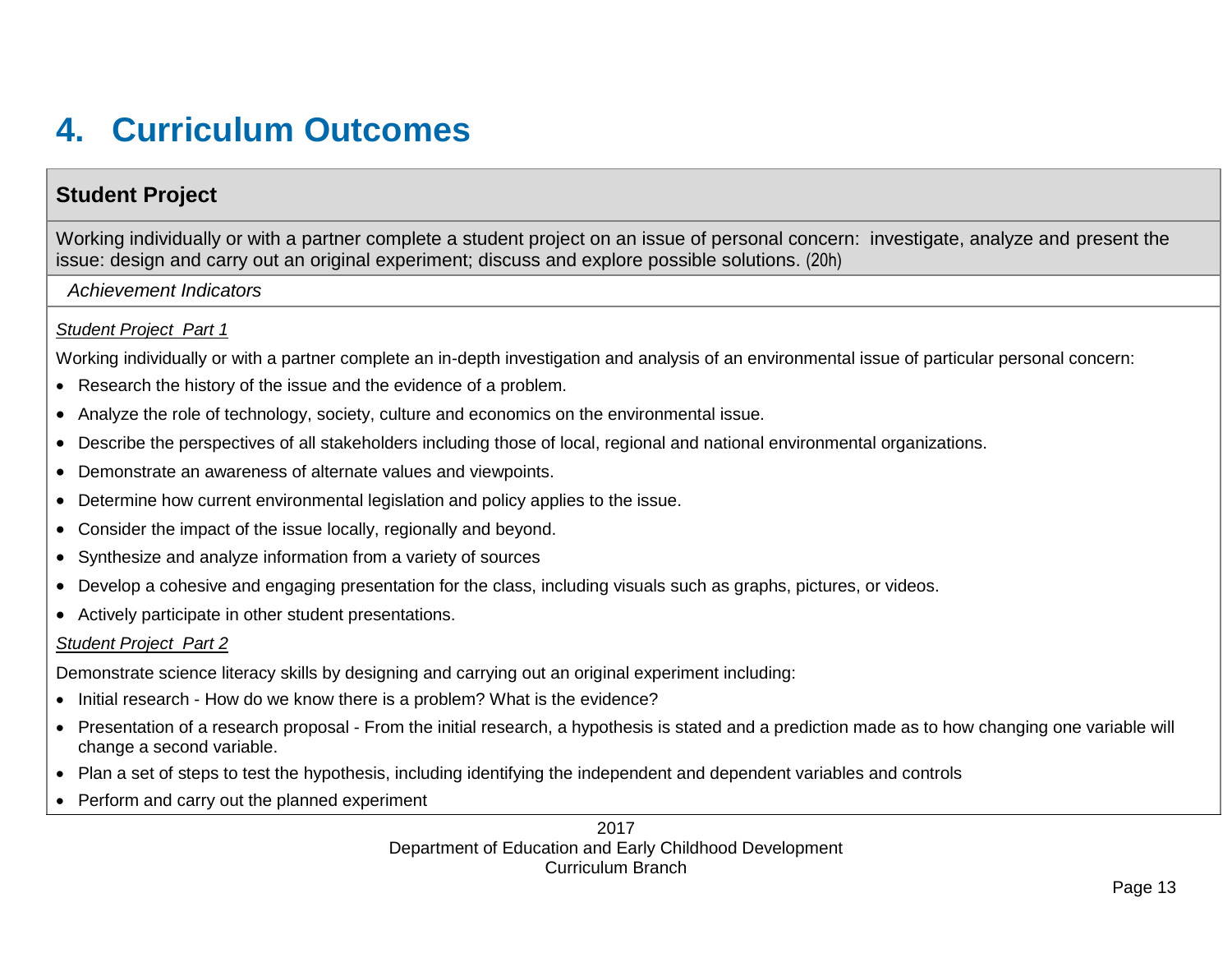- Collect and display data.
- Analyze and interpret results.
- Draw conclusions and suggest how this may address some aspect of the issue.
- Identify new questions that arise as a result of this investigation.

#### *Student Project Part 3*

Develop a sustainable solution to an environmental issue

- Research and describe solutions that have been proposed or implemented to resolve the issue.
- Describe the risks and benefits of current solutions.
- Design and develop an original solution to address some aspect of the issue in the form of a tool or device, a planned event, a printed interactive website, a literary piece, a work of art or in some other medium.
- As related to the issue of concern, demonstrate personal appreciation, stewardship, and advocacy for the environment.

#### *Opinion Essays*

[Cultivating Intimacy with Trees](https://docs.google.com/viewer?a=v&pid=sites&srcid=ZGVmYXVsdGRvbWFpbnxhcGVzbGlua3MxfGd4OjUwNzQzNzE3NTI0ODU4ODI) [Launching the Great Environmental Revolution](https://docs.google.com/viewer?a=v&pid=sites&srcid=ZGVmYXVsdGRvbWFpbnxhcGVzbGlua3MxfGd4OjcwZGMzYzU2Zjc0ZDU5NGE) [Fixing Earth by Fixing Ourselves](https://docs.google.com/viewer?a=v&pid=sites&srcid=ZGVmYXVsdGRvbWFpbnxhcGVzbGlua3MxfGd4OjIzNTUwMWQzNTVjODBlMDM) [I Want a World Where…](https://docs.google.com/viewer?a=v&pid=sites&srcid=ZGVmYXVsdGRvbWFpbnxhcGVzbGlua3MxfGd4OjcxZGJiYmI1ZDRiMmFkMjg) [Lost and Found](https://docs.google.com/viewer?a=v&pid=sites&srcid=ZGVmYXVsdGRvbWFpbnxhcGVzbGlua3MxfGd4OjFlYWMzMDdhNTM2OTczOA) [Time to celebrate Interdependence](https://docs.google.com/viewer?a=v&pid=sites&srcid=ZGVmYXVsdGRvbWFpbnxhcGVzbGlua3MxfGd4OjU2ODgyMmE5MmI4NTJjYTQ) Day [Comparing the Truax and Lorax](https://docs.google.com/viewer?a=v&pid=sites&srcid=ZGVmYXVsdGRvbWFpbnxhcGVzbGlua3MxfGd4OjdhOTBlMjFjNTg1MzI5ZTg)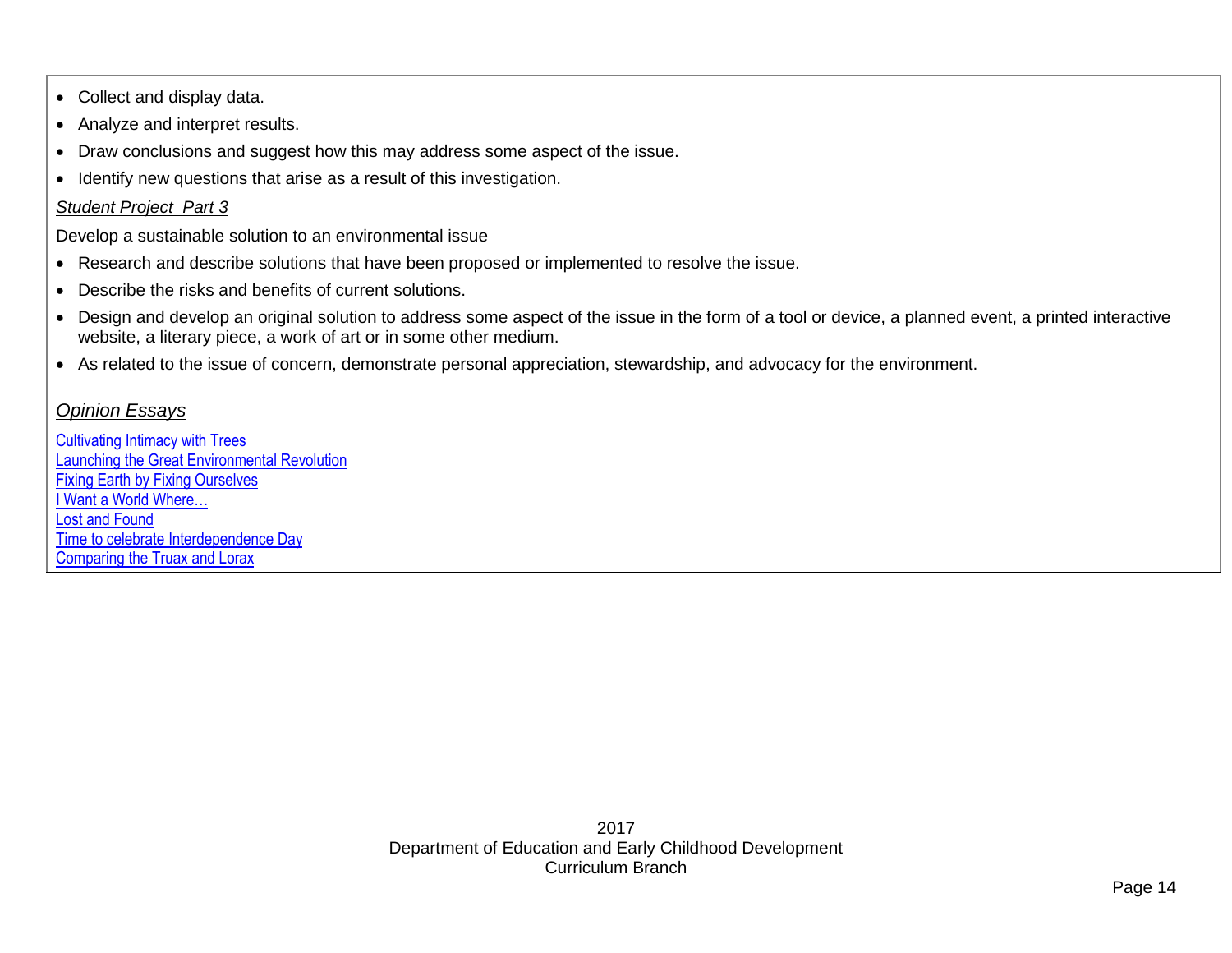<span id="page-13-1"></span><span id="page-13-0"></span>

| GCO 1 Introduction to the human sphere: recognize and appreciate the variety of ways people understand and<br>interact with the natural world                                                                                                                                                                                                                                                                                                                                                                                                                                                                                       |                                                                                                                                                                                                                                                                                                                                                                                                                                                                                                                                                                                                                                                                                                                                                                       |  |  |
|-------------------------------------------------------------------------------------------------------------------------------------------------------------------------------------------------------------------------------------------------------------------------------------------------------------------------------------------------------------------------------------------------------------------------------------------------------------------------------------------------------------------------------------------------------------------------------------------------------------------------------------|-----------------------------------------------------------------------------------------------------------------------------------------------------------------------------------------------------------------------------------------------------------------------------------------------------------------------------------------------------------------------------------------------------------------------------------------------------------------------------------------------------------------------------------------------------------------------------------------------------------------------------------------------------------------------------------------------------------------------------------------------------------------------|--|--|
| <b>SCO 1.1</b> Review the discipline of Environmental Science                                                                                                                                                                                                                                                                                                                                                                                                                                                                                                                                                                       |                                                                                                                                                                                                                                                                                                                                                                                                                                                                                                                                                                                                                                                                                                                                                                       |  |  |
| <b>Concepts and Content</b>                                                                                                                                                                                                                                                                                                                                                                                                                                                                                                                                                                                                         | <b>Achievement Indicators</b>                                                                                                                                                                                                                                                                                                                                                                                                                                                                                                                                                                                                                                                                                                                                         |  |  |
| As humans, we create, control and manipulate the world in an<br>effort to meet our needs and wants, impacting the natural world<br>around us.<br>As we seek to solve issues, it is important to understand the<br>range of ways that humans understand and interact with the<br>natural world.<br>This outcome is meant to be a brief overview of the history and<br>scope of the discipline of Environmental Science.<br>Some students will have completed the Introduction to<br>Environmental Science course, but others will come to the<br>course with another science pre-requisite and will need more of<br>an introduction. | Explain the connections between Environmental Science and Sustainable<br>$\bullet$<br>Development (social, economic, environmental, and cultural).<br>Recognize that the study of ES involves the skills to critically analyze issues<br>$\bullet$<br>from a variety of perspectives<br>Examine Environmental Science as an interdisciplinary science that draws<br>$\bullet$<br>on knowledge from biology, ecology, chemistry, geology, geography,<br>economics, political science and ethics<br>Recognize the importance of sustainability and the role of humans to<br>manage our actions with reference to the natural world.<br>Review the history of the environmental movement and the establishment of<br>$\bullet$<br>Environmental Science as a discipline. |  |  |
| <b>General Resources</b><br><b>SCO Specific Resources</b><br><b>UN Sustainable Development Goals</b><br><b>Global Spheres</b><br><b>Sustainability Articles</b><br><b>The Sustainability Challenge</b><br>Sustainability - Tragedy of the Commons                                                                                                                                                                                                                                                                                                                                                                                   | <b>Eco-Economy Indicators (Earth Policy Institute)</b><br><b>Environmental History Notes</b><br>Pichot vs Muir audio file, Pichot vs Muir PDF<br><b>Teacher Developed Resources</b><br>Available on the Portal ONE site                                                                                                                                                                                                                                                                                                                                                                                                                                                                                                                                               |  |  |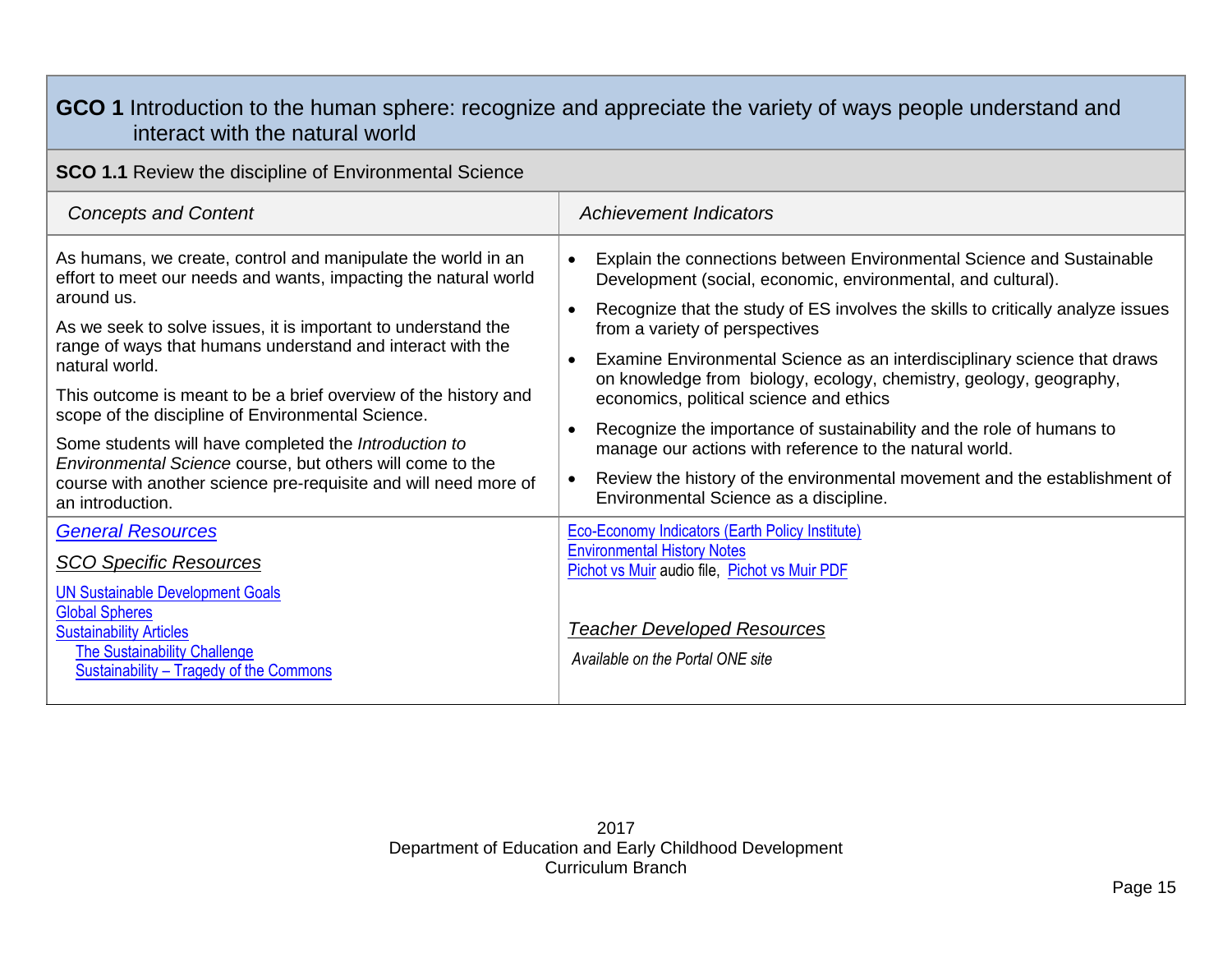## **GCO 1** Introduction to the human sphere: recognize and appreciate the variety of ways people understand and interact with the natural world

<span id="page-14-0"></span>**SCO 1.2** Demonstrate an understanding of different views of the natural world.

| <b>Concepts and Content</b>                                                                                                                                                                                                                                                                                     | <b>Achievement Indicators</b>                                                                                                                                                                                                                                                                  |  |  |
|-----------------------------------------------------------------------------------------------------------------------------------------------------------------------------------------------------------------------------------------------------------------------------------------------------------------|------------------------------------------------------------------------------------------------------------------------------------------------------------------------------------------------------------------------------------------------------------------------------------------------|--|--|
| The focus of this outcome is to explore the variety of ways that<br>people approach the natural world.<br>An individual's approach to the natural world can be influenced by<br>things such as the culture in which they live, the type of<br>environment on which they depend or with which they interact, the | Explore a range of personal and cultural views of human place in<br>$\bullet$<br>nature and how this impacts on how people interact with the<br>natural world. Define terminology such as: human centered/<br>expansionist/ecological/life centered worldviews, deep ecology,<br>eco-feminism. |  |  |
| amount of social stability in their society and the level of poverty in<br>community.                                                                                                                                                                                                                           | Compare traditional indigenous ways of knowing the environment<br>with the western scientific approach to studying the environment                                                                                                                                                             |  |  |
| Indigenous peoples have a long history of living on the land, their<br>traditional knowledge of the land coming from long term<br>experience, handed down through the generations.                                                                                                                              | Give examples of how indigenous and western scientific<br>$\bullet$<br>knowledge can be integrated to create an understanding greater<br>than each taken separately.                                                                                                                           |  |  |
| In contrast, the western scientific approach tends to be reductionist,<br>isolating and studying parts of the environment in detail and then<br>applying the knowledge to the larger whole.                                                                                                                     | Explain ways in which social stability and level of poverty in human<br>populations influence priorities of environmental issues and ability<br>to find solutions.                                                                                                                             |  |  |
| Students will gain and understanding that we each bring our own<br>values and perspectives to our discussions about environmental<br>issues, and that all perspectives must be respected to find<br>solutions.                                                                                                  | Explore and describe your personal approach to the natural<br>environment.                                                                                                                                                                                                                     |  |  |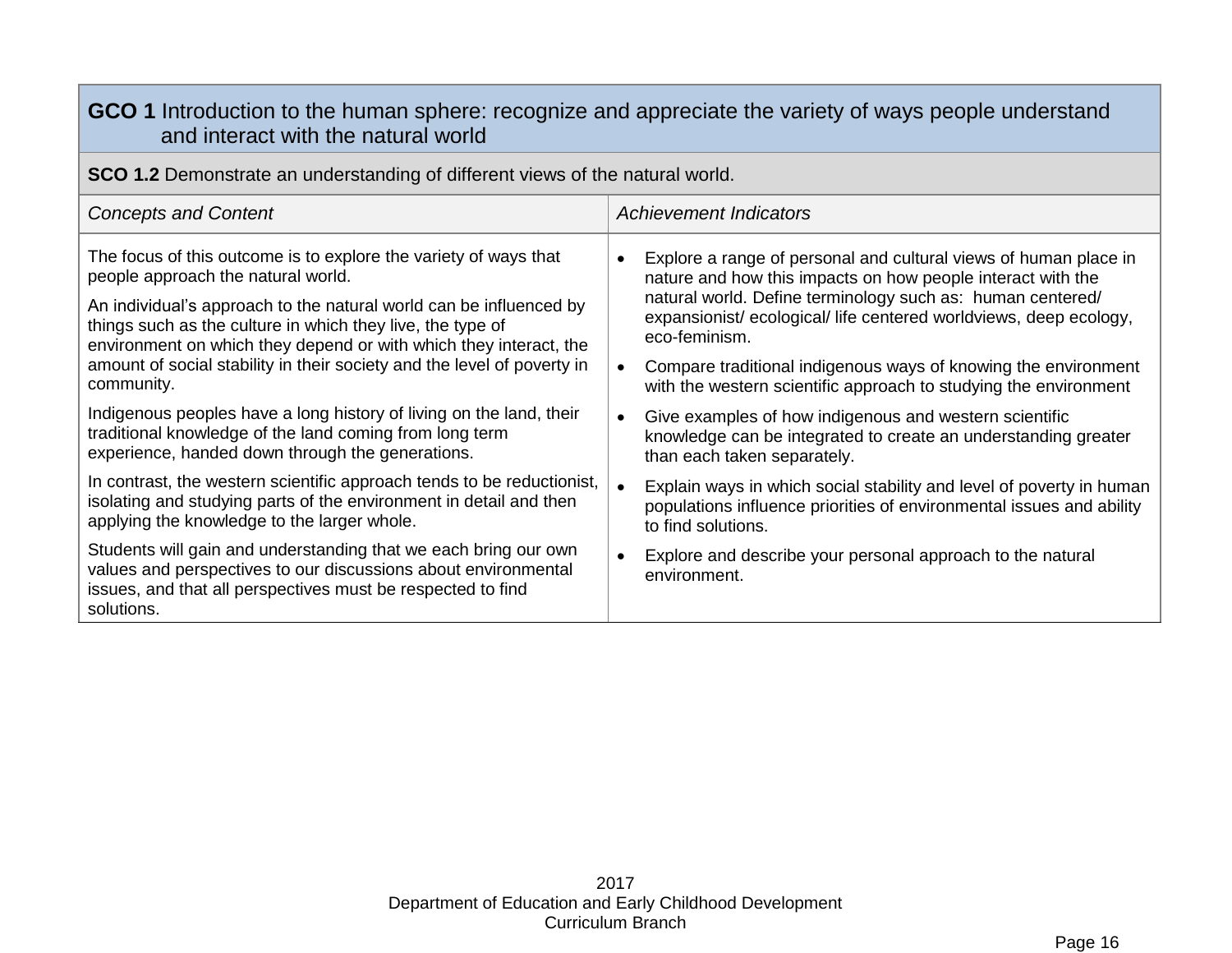| <b>Resources</b>                                                                                                                                                                                       |                                                                                                                                                                                                          |  |  |
|--------------------------------------------------------------------------------------------------------------------------------------------------------------------------------------------------------|----------------------------------------------------------------------------------------------------------------------------------------------------------------------------------------------------------|--|--|
| <b>General Resources</b>                                                                                                                                                                               | <b>Solving Problems Peacefully</b>                                                                                                                                                                       |  |  |
| <b>SCO Specific Resources</b><br>NB First Nations Elders Share Their Stories 25:03<br>The Journey of the Mi'kmag 24:34<br>Land & Sea: The Mi'kmaq Journey 21:53<br>Main-Wabanaki: gkisedtanamoogk Tedx | <b>Environmental World views summary</b><br>Poverty and Environmental Inequality in India (article)<br>Environmental Artwork/Photography Chris Jordon<br>land art video land art photos Andy Goldsworthy |  |  |
| Lessons in Native American Plant Gathering Kat Anderson                                                                                                                                                | <b>Teacher Developed Resources</b>                                                                                                                                                                       |  |  |
|                                                                                                                                                                                                        | Available on the Portal ONE site                                                                                                                                                                         |  |  |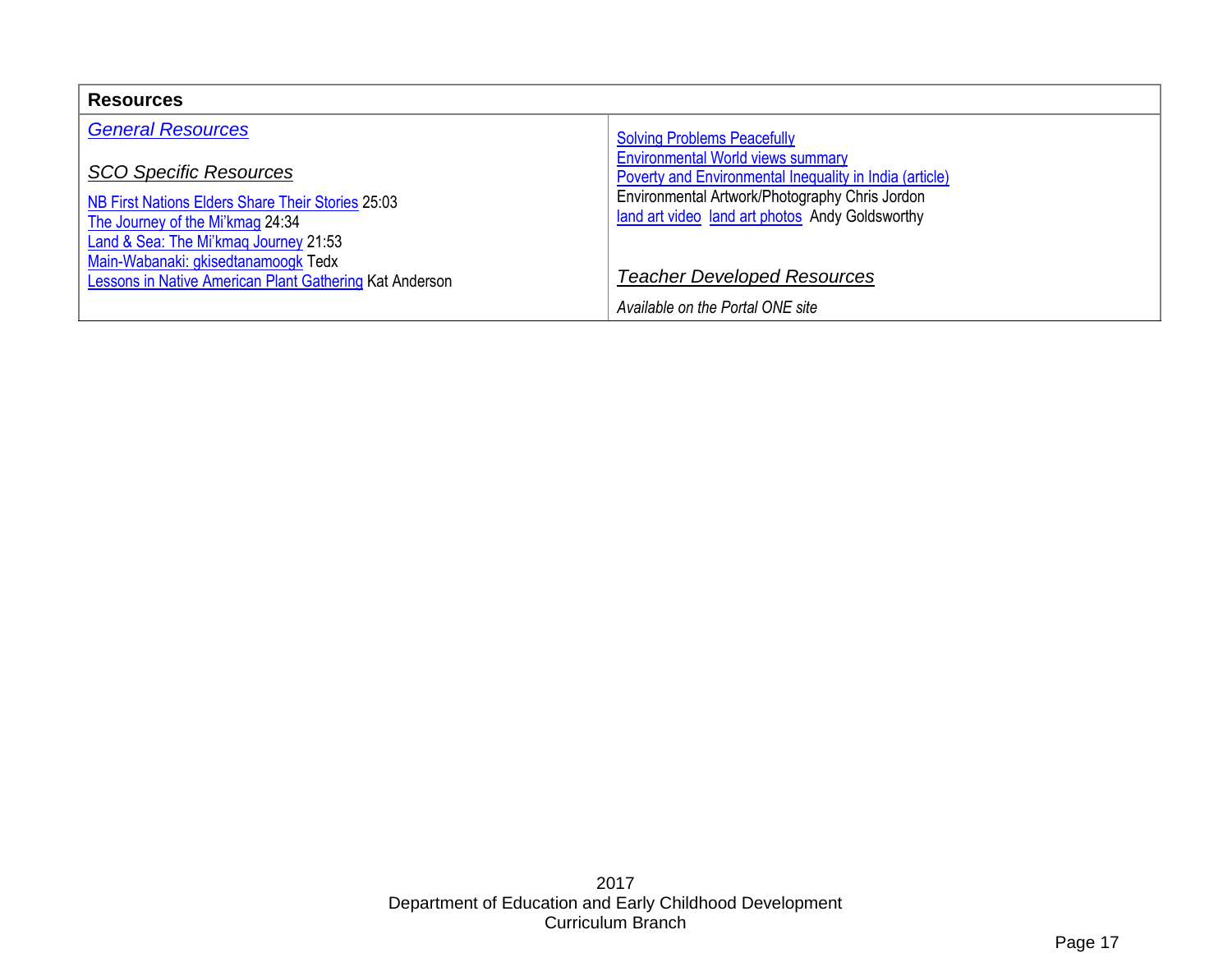## **GCO 1** Introduction to the human sphere: recognize and appreciate the variety of ways people understand and interact with the natural world

<span id="page-16-0"></span>

| <b>SCO 1.3</b> Recognize factors that influence local, regional and global environmental decision-making.                                                                                                                                                                                                                                                                                               |                                                                                                                                                                                                                                                                                                                                                                                                                                                                                                                                                                                                                                                                                                                                                                                                                                                 |  |  |  |
|---------------------------------------------------------------------------------------------------------------------------------------------------------------------------------------------------------------------------------------------------------------------------------------------------------------------------------------------------------------------------------------------------------|-------------------------------------------------------------------------------------------------------------------------------------------------------------------------------------------------------------------------------------------------------------------------------------------------------------------------------------------------------------------------------------------------------------------------------------------------------------------------------------------------------------------------------------------------------------------------------------------------------------------------------------------------------------------------------------------------------------------------------------------------------------------------------------------------------------------------------------------------|--|--|--|
| <b>Concepts and Content</b>                                                                                                                                                                                                                                                                                                                                                                             | <b>Achievement Indicators</b>                                                                                                                                                                                                                                                                                                                                                                                                                                                                                                                                                                                                                                                                                                                                                                                                                   |  |  |  |
| In this outcome students will identify factors that<br>influence decision-making ranging from those that<br>are relatively objective to those that are heavily<br>affected by political, religious, economic or other<br>factors.<br>Students will become familiar with some of the<br>protocols, legislation, policies and agreements<br>that protect and control development of our<br>natural areas. | Discuss and research biases from both scientific and non-scientific sources<br>including the role of media and social media in shaping opinion.<br>Discuss the role of economics, science, society and culture in shaping opinions<br>and government policy. Explain the differences between protocol, law, policy,<br>agreements<br>Identify the perspective and mandate of local, regional and national community<br>organizations and cultural groups such as COSEWIC, IPCC, CPAWS, UNEP,<br>UNESCO, and WWF.<br>Review and summarize major environmental protocols, legislation, policies<br>٠<br>and agreements at the international, federal, and provincial level as they<br>pertain to different ecosystems such as SARA, CITES, Brundtland Report,<br>Ramsar Convention, Montreal protocol, UN Earth Summit 1992, Kyoto,<br>Agenda 21. |  |  |  |

#### **Resources**

| <b>General Resources</b>                                                                                                                                                                                          | <b>Teacher Developed Resources</b> |
|-------------------------------------------------------------------------------------------------------------------------------------------------------------------------------------------------------------------|------------------------------------|
| <b>SCO Specific Resources</b>                                                                                                                                                                                     | Available on the Portal ONE site   |
| Environment and Climate Change Canada – Acts, Regulations and Agreements<br>United States EPA: Laws & Regulations<br>Leverage Points: Places to Intervene in a System (Sustainability Institute text<br>resource) |                                    |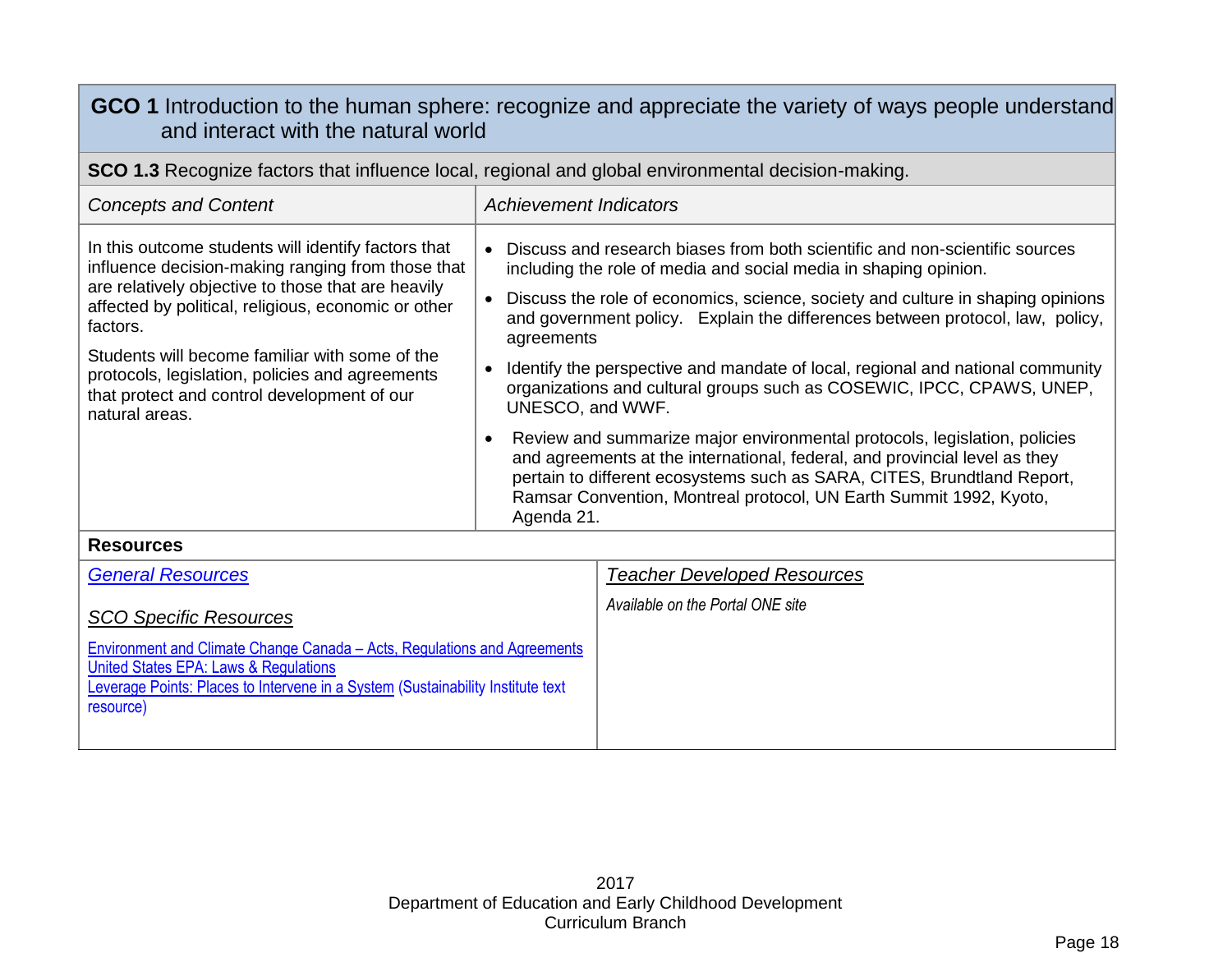## **GCO 1** Introduction to the human sphere: recognize and appreciate the variety of ways people understand and interact with the natural world

<span id="page-17-0"></span>**SCO 1.4** Briefly explore a range of current environmental issues.

| <b>Concepts and Content</b>                                                                                                                                                                                     | <b>Achievement Indicators</b>                                                                                                                                                                                                                                                                                                                                                      |  |  |
|-----------------------------------------------------------------------------------------------------------------------------------------------------------------------------------------------------------------|------------------------------------------------------------------------------------------------------------------------------------------------------------------------------------------------------------------------------------------------------------------------------------------------------------------------------------------------------------------------------------|--|--|
| This is to be a brief overview to explore<br>the wide range of environment issues that<br>are currently of concern.<br>Most environmental issues can be                                                         | Identify and describe a wide range of environmental issues concerning:<br>chemical changes to air, soil and water due to e.g., waste disposal, fertilizer use, leaching<br>of tailing ponds, greenhouse gases, ozone depletion, endocrine disrupters, genetic<br>mutations.<br>ecosystem conservation and balance                                                                  |  |  |
| grouped around five themes: chemical<br>changes to air, soil or water; ecosystem<br>conservation and balance; energy flow<br>and matter cycling; quality and depletion<br>of water and other natural resources. | $\bullet$<br>changes to the natural land surface by e.g., agriculture, forestry, and mining<br>reduction of biodiversity due to e.g., destruction, fragmentation and degradation of<br>÷<br>wildlife habitats, hunting species to extinction, and introduction of toxic compounds in<br>to food webs                                                                               |  |  |
| Examples from each of these themes<br>should be briefly touched on in class<br>discussions.                                                                                                                     | disruption of species balance by e.g., increasing resistance to pesticides, elimination<br>$\overline{\phantom{a}}$<br>of predators, introduction of non-native species<br>energy flow and matter cycling                                                                                                                                                                          |  |  |
| By the end of this exploration students will<br>identify areas for which they have a<br>particular personal concern, and will<br>choose an issue to research and report on                                      | disruption of natural chemical cycling and energy flow e.g., phosphorus and nitrogen<br>÷<br>fertilizers, fossil fuels and release of carbon dioxide, release of sulphur dioxide<br>changes to the rates of Earth's natural processes e.g. increased the rate of melting of<br>polar ice cap, reduction of forest cover                                                            |  |  |
| for their student project.<br>This should be a different issue than one<br>that will be covered in class later in the<br>course.                                                                                | quality and depletion of water and other natural resources.<br>$\bullet$<br>decreases to the quality, availability and distribution of the Earth's water causing e.g.,<br>melting of Greenland ice sheet, the collapse of the Indian summer monsoon, coastal<br>erosion, sea level rise, groundwater contamination and depletion leading to loss of<br>ecosystems, desertification |  |  |
|                                                                                                                                                                                                                 | depletion of non-renewable resources e.g., fossil fuels<br>$\qquad \qquad \blacksquare$<br>Student Project – students will choose a topic to begin working on their project                                                                                                                                                                                                        |  |  |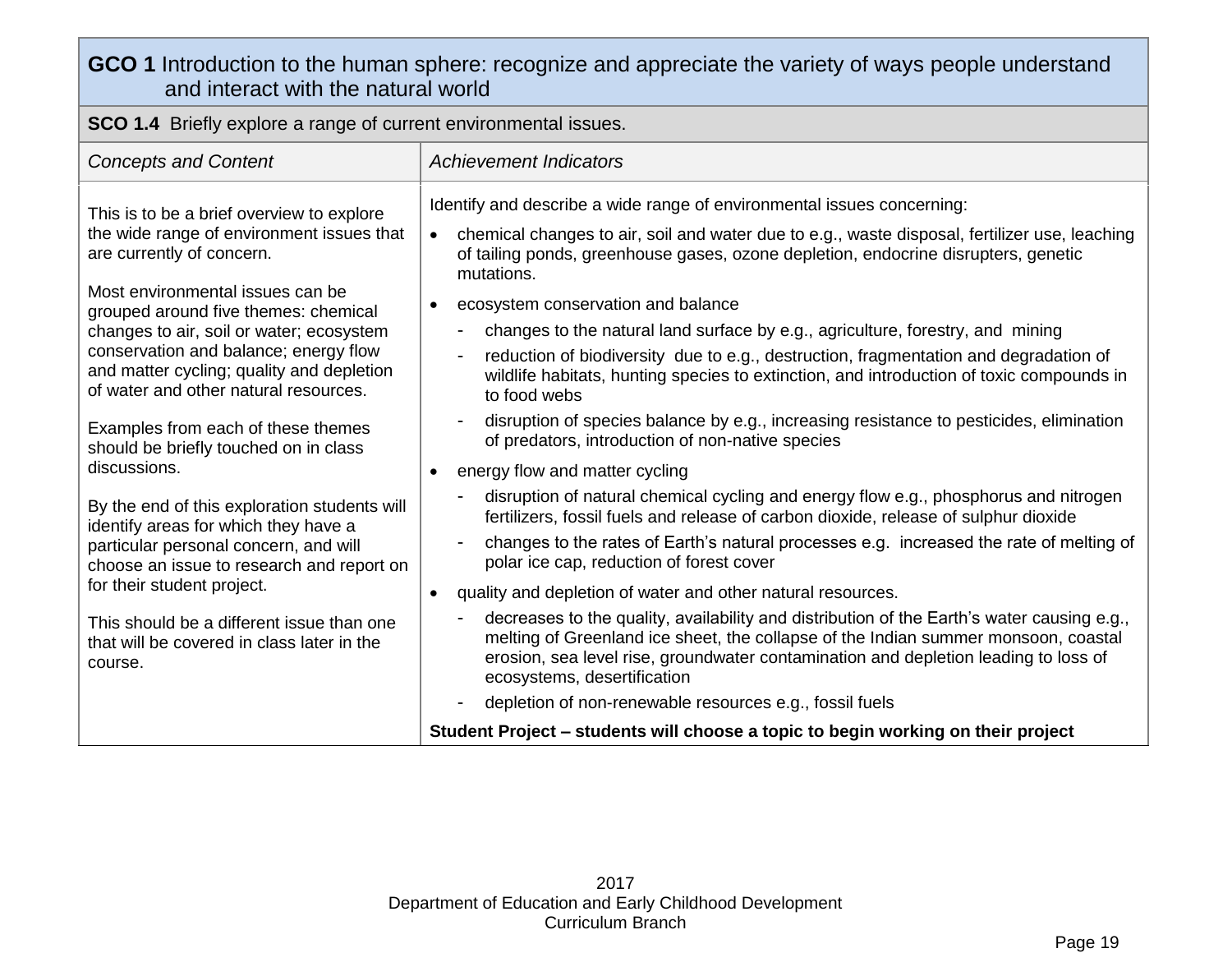| <b>Resources</b>                                                                                                                                                                                                        |                                                                                                                                                                                                                   |
|-------------------------------------------------------------------------------------------------------------------------------------------------------------------------------------------------------------------------|-------------------------------------------------------------------------------------------------------------------------------------------------------------------------------------------------------------------|
| <b>General Resources</b><br><b>SCO Specific Resources</b><br>Chemical changes                                                                                                                                           | <b>Water Issues</b><br>Water contamination-student solution<br><b>Friends of the Earth Canada</b><br><b>World Water Council</b><br><b>UN Water Issues</b>                                                         |
| <b>Chemical Pollution</b><br>Ocean Health Index<br><b>Why the Mercury Falls</b><br>Ecosystems conservation and balance<br>Environmental and Climate Change Canada - Nature<br><b>Nature Preserves - Nature Trust NB</b> | Water.org<br><b>Global Issues - Water and Development</b><br><b>WWF-Water Scarcity</b><br><b>Resource Depletion</b><br><b>Choosing a Life Without Trash</b>                                                       |
| <b>Protected Natural Areas NB</b><br>Global Issues - Why is Biodiversity Important?<br><b>Ecological Balance - WWF</b><br><b>Species Introduction</b><br><b>Invasive Predators</b><br>Energy Flow and matter cycling    | No Impact Man<br>Why I live a Zero Waste Life 13:30 Video<br>The World Counts - resource depletion<br>What will be left?<br><b>Ecological Footprint</b><br>The Age of Stupid Documentary (review)<br>I am (movie) |
| <b>Matter Cycling Disruption</b>                                                                                                                                                                                        | <b>Teacher Developed Resources</b><br>Available on the Portal ONE site                                                                                                                                            |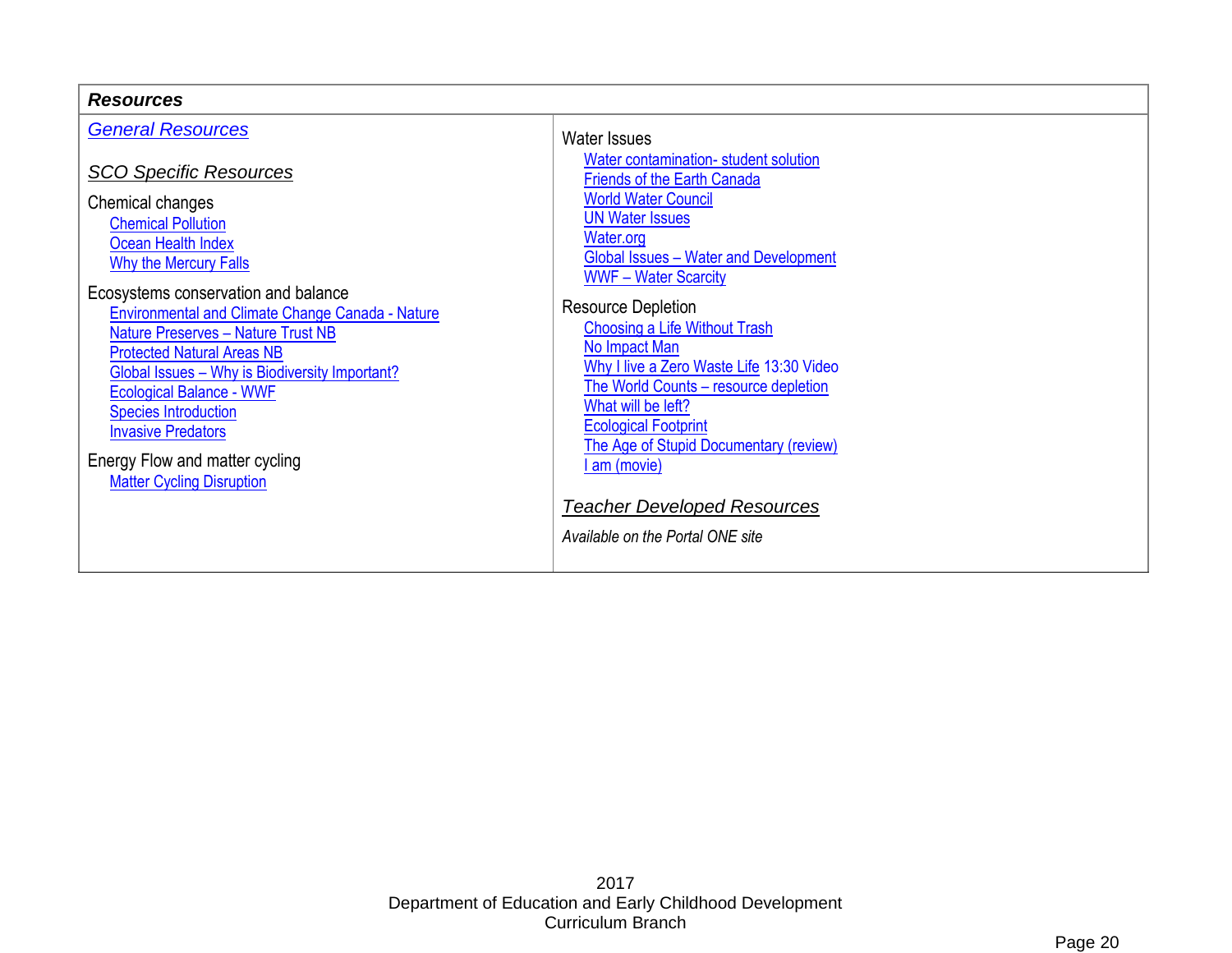## <span id="page-19-0"></span>**GCO 2** Earth Systems: Develop an understanding of the issues and their impact on the dynamics of biotic and abiotic components of the environment

<span id="page-19-1"></span>

| <b>SCO 2.1</b> Develop an understanding of how Earth's spheres interact and support the biosphere.                                                                                                                                                                                                                                                                                                                                                                                                                                                                                                                                                                                                                                                                                                                                                                                                                                  |  |                                                               |                                                                                                                                                                                                                                                                                                                                                                                                                                                                                                                                       |  |
|-------------------------------------------------------------------------------------------------------------------------------------------------------------------------------------------------------------------------------------------------------------------------------------------------------------------------------------------------------------------------------------------------------------------------------------------------------------------------------------------------------------------------------------------------------------------------------------------------------------------------------------------------------------------------------------------------------------------------------------------------------------------------------------------------------------------------------------------------------------------------------------------------------------------------------------|--|---------------------------------------------------------------|---------------------------------------------------------------------------------------------------------------------------------------------------------------------------------------------------------------------------------------------------------------------------------------------------------------------------------------------------------------------------------------------------------------------------------------------------------------------------------------------------------------------------------------|--|
| <b>Concepts and Content</b>                                                                                                                                                                                                                                                                                                                                                                                                                                                                                                                                                                                                                                                                                                                                                                                                                                                                                                         |  |                                                               | <b>Achievement Indicators</b>                                                                                                                                                                                                                                                                                                                                                                                                                                                                                                         |  |
| This outcome will focus on ecology as the scientific study of organisms and<br>how they interact with each other and with the non-living (or abiotic) world.<br>The biosphere has been used to describe the sum of all living organisms, the<br>sum of all ecosystems and the zone in which organisms live on Earth make<br>up the biosphere (or ecosphere). It is how living organisms interact with the<br>abiotic components of Earth that make up the lithosphere, hydrosphere, and<br>atmosphere.<br>The lithosphere (or geosphere) is the outermost shell of the Earth, composed<br>of the crust and the uppermost solid mantle.<br>The hydrosphere is the combined mass of water found on, under and above<br>the surface of the Earth made up mostly of salt water.<br>The atmosphere is the layer of gases or air that surrounds Earth and is<br>retained by Earth's gravity, made up mostly of water vapour, nitrogen and |  | $\bullet$<br>$\bullet$<br>$\bullet$<br>$\bullet$<br>$\bullet$ | describe the different levels of organization for living<br>things from organisms->populations->communities-<br>>ecosystems->biosphere<br>describe the components and dynamics of the<br>abiotic spheres - lithosphere, hydrosphere,<br>atmosphere – and how they interact and support life<br>explain the concept of conservation and cycling of<br>matter<br>describe how energy flows through systems<br>explain the role that producers, consumers,<br>detritivores, parasites, play in matter cycling and<br>energy flow-through |  |
| <b>Resources</b>                                                                                                                                                                                                                                                                                                                                                                                                                                                                                                                                                                                                                                                                                                                                                                                                                                                                                                                    |  |                                                               |                                                                                                                                                                                                                                                                                                                                                                                                                                                                                                                                       |  |
| The Nitrogen Cycle Note & Cool Game using coins<br><b>General Resources</b><br><b>Biogeochemical Cycles</b><br><b>Summary of biogeochemical cycles</b><br><b>SCO Specific Resources</b>                                                                                                                                                                                                                                                                                                                                                                                                                                                                                                                                                                                                                                                                                                                                             |  |                                                               |                                                                                                                                                                                                                                                                                                                                                                                                                                                                                                                                       |  |
| <b>Graphic of Earth system dynamics</b><br><b>Teacher Developed Resources</b><br><b>Global Spheres</b><br>Available on the Portal ONE site<br><b>Geochemical Cycling Overview</b>                                                                                                                                                                                                                                                                                                                                                                                                                                                                                                                                                                                                                                                                                                                                                   |  |                                                               |                                                                                                                                                                                                                                                                                                                                                                                                                                                                                                                                       |  |

Environmental Literacy Council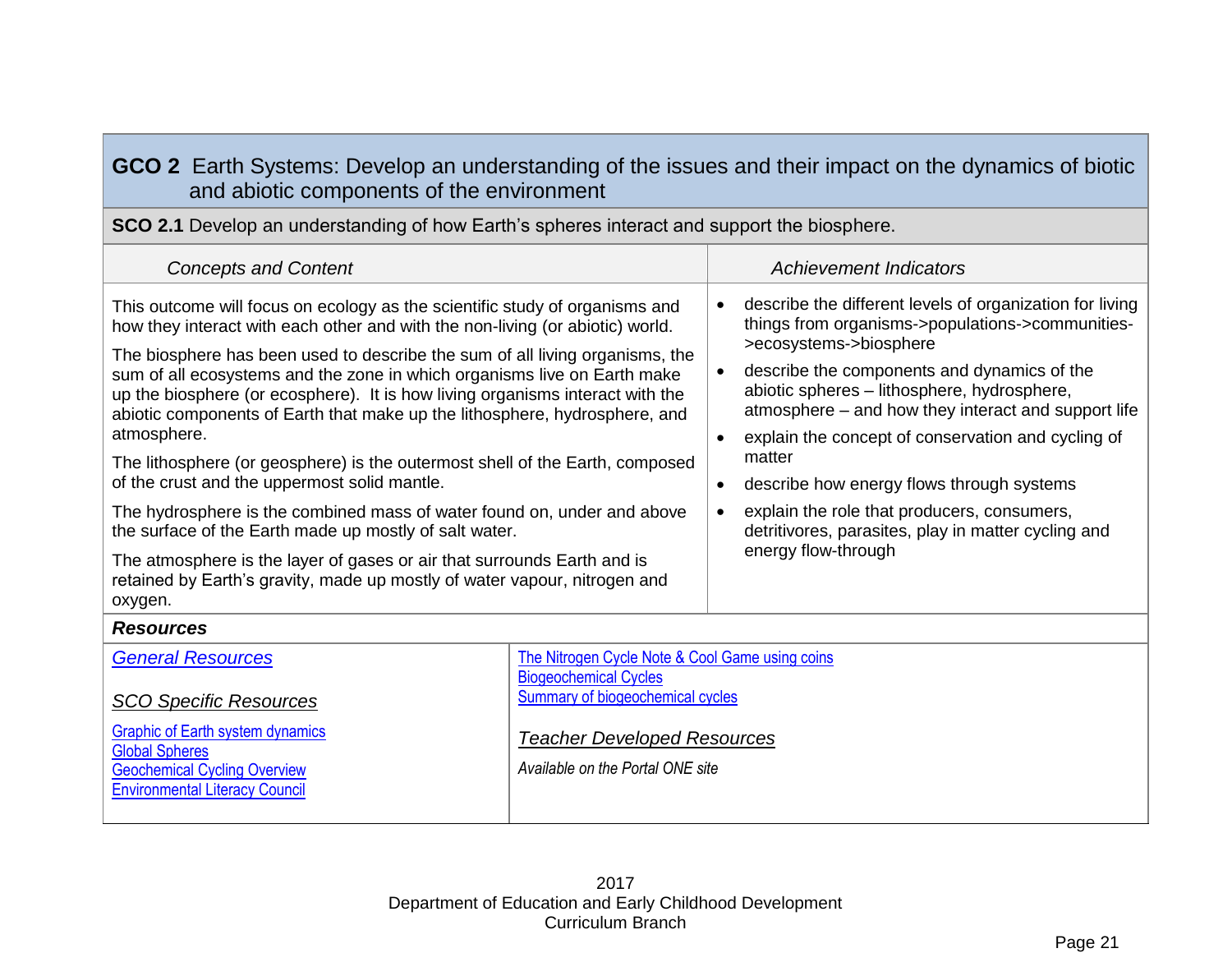<span id="page-20-0"></span>

| GCO 2 Earth Systems: Develop an understanding of the dynamics of biotic and abiotic components of<br>the environment and the impact of current environmental issues                                                                                                                                                                                                                                                                                                                                                                                                       |                                                                                                                                                                                                                                                                                                                                                                                                                                                                                                                                                                                                                                                                                                                                                                                                                                                                                                                                                                                                                                                                                                                                                                                                                                                                                                                                                                                                                                                                                                                                                                                                                                                                                                                               |  |  |
|---------------------------------------------------------------------------------------------------------------------------------------------------------------------------------------------------------------------------------------------------------------------------------------------------------------------------------------------------------------------------------------------------------------------------------------------------------------------------------------------------------------------------------------------------------------------------|-------------------------------------------------------------------------------------------------------------------------------------------------------------------------------------------------------------------------------------------------------------------------------------------------------------------------------------------------------------------------------------------------------------------------------------------------------------------------------------------------------------------------------------------------------------------------------------------------------------------------------------------------------------------------------------------------------------------------------------------------------------------------------------------------------------------------------------------------------------------------------------------------------------------------------------------------------------------------------------------------------------------------------------------------------------------------------------------------------------------------------------------------------------------------------------------------------------------------------------------------------------------------------------------------------------------------------------------------------------------------------------------------------------------------------------------------------------------------------------------------------------------------------------------------------------------------------------------------------------------------------------------------------------------------------------------------------------------------------|--|--|
| SCO 2.2 Develop a general understanding of biosphere dynamics and the importance of biodiversity at the species,<br>community and ecosystem levels                                                                                                                                                                                                                                                                                                                                                                                                                        |                                                                                                                                                                                                                                                                                                                                                                                                                                                                                                                                                                                                                                                                                                                                                                                                                                                                                                                                                                                                                                                                                                                                                                                                                                                                                                                                                                                                                                                                                                                                                                                                                                                                                                                               |  |  |
| <b>Concepts and Content</b>                                                                                                                                                                                                                                                                                                                                                                                                                                                                                                                                               | <b>Achievement Indicators</b>                                                                                                                                                                                                                                                                                                                                                                                                                                                                                                                                                                                                                                                                                                                                                                                                                                                                                                                                                                                                                                                                                                                                                                                                                                                                                                                                                                                                                                                                                                                                                                                                                                                                                                 |  |  |
| In this outcome, biosphere dynamics is<br>explored from the perspective of ecology;<br>the different ways that organisms interact<br>with each other at the population,<br>community and ecosystem levels.<br>Biodiversity is explained at the genetic,<br>species, ecological, functional and<br>structural levels. The importance of genetic<br>biodiversity for adaptation and ecosystem<br>sustainability is then highlighted<br>Students gain an understanding of some of<br>the work of the groups involved in the<br>preservation and restoration of biodiversity. | Population dynamics<br>Describe the concepts and dynamic patterns of distribution, migration, speciation<br>and extinction.<br>Describe characteristics of different types of populations with reference to density,<br>$\bullet$<br>age distribution and dispersion patterns.<br>Examine examples of changes in species' configuration and distribution over time<br>$\bullet$<br>Use examples to describe the relationship between population change,<br>$\bullet$<br>reproductive patterns and survival of r-selected and K-selected species.<br>Community dynamics<br>Describe behavioural relationships between species including competition,<br>$\bullet$<br>defense mechanisms, and predator-prey and other feeding relationships.<br>Use examples to define the terms native, non-native, indicator, keystone and<br>$\bullet$<br>foundation species and describe the ecological roles of each.<br>Explore and provide examples of a variety of types of relationships between soil<br>$\bullet$<br>species including symbiosis, parasitism, mutualism and commensalism<br>Biodiversity<br>Describe the importance of biodiversity at the genetic, species, ecological,<br>functional and structural levels<br>Demonstrate an understanding that genetic biodiversity within a species may allow<br>$\bullet$<br>an organism to adapt to a changing environment<br>Discuss how diminishing populations and the resulting reduction in genetic<br>diversity will compromise survival of a species<br>Discuss how loss of diversity affects the sustainability of an ecosystem<br>$\bullet$<br>Review the role that government and non-government organizations take to<br>preserve and restore ecosystem biodiversity |  |  |
| <b>Resources</b>                                                                                                                                                                                                                                                                                                                                                                                                                                                                                                                                                          |                                                                                                                                                                                                                                                                                                                                                                                                                                                                                                                                                                                                                                                                                                                                                                                                                                                                                                                                                                                                                                                                                                                                                                                                                                                                                                                                                                                                                                                                                                                                                                                                                                                                                                                               |  |  |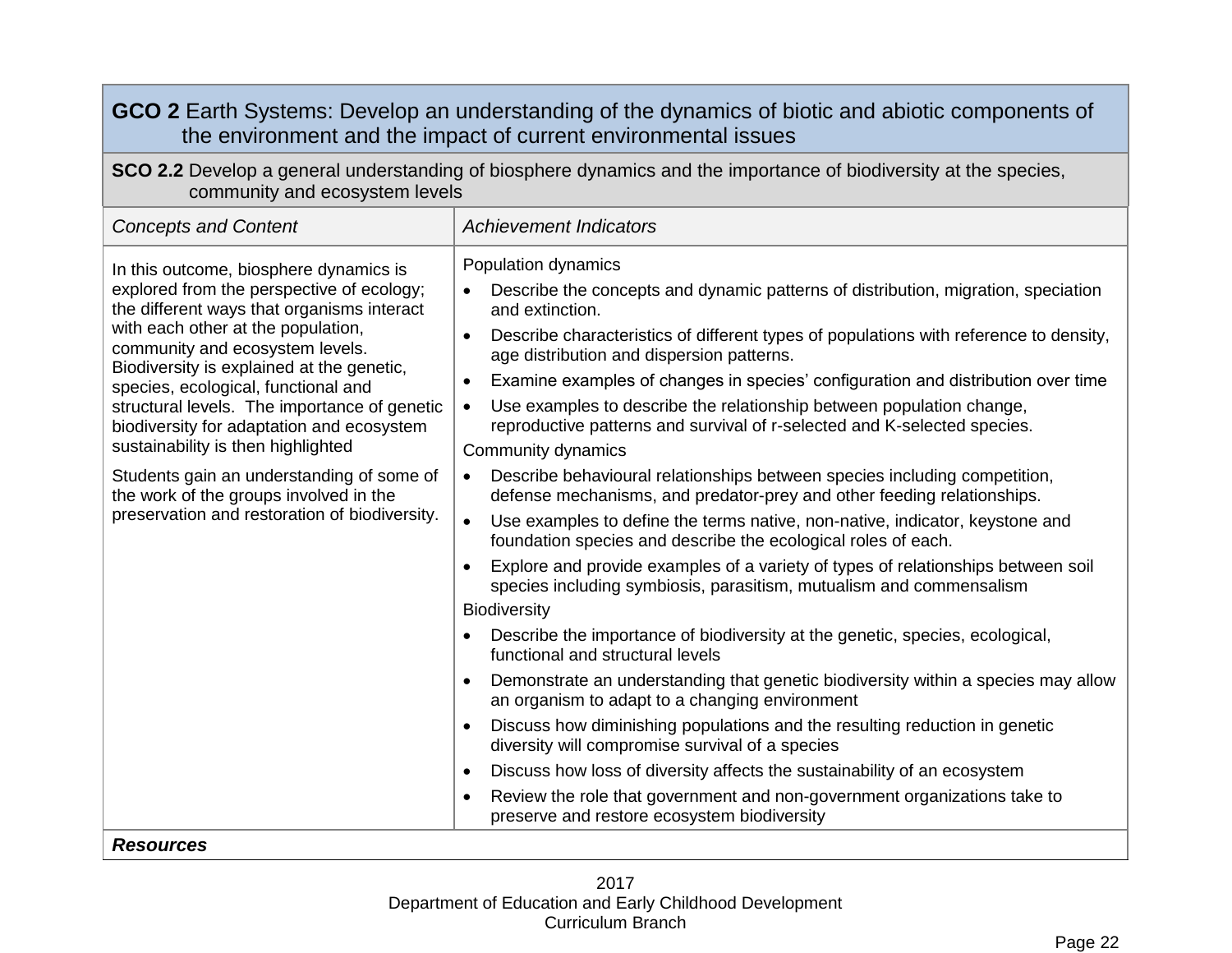| <b>General Resources</b>                                                                                                                                                                                      | <b>Ecology Review (APES)</b><br>How Wolves Change Rivers (4:33) The link between biodiversity and ecosystems                                                                           |
|---------------------------------------------------------------------------------------------------------------------------------------------------------------------------------------------------------------|----------------------------------------------------------------------------------------------------------------------------------------------------------------------------------------|
| <b>SCO Specific Resources</b><br>The Habitable Planet Online text book<br>Unit 1: Many Planets, One Earth<br>Unit 4: Ecosystems/ Section 3: Energy Flow Through<br>Ecosystems<br>Unit 9: Biodiversity Decline | Cordyceps Endo Parasitic Fungi Video 1 (3:00) Video 2 (3:33)<br>TedTalk: A Shrimp with Record Speed! (16:25)<br><b>Teacher Developed Resources</b><br>Available on the Portal ONE site |
|                                                                                                                                                                                                               |                                                                                                                                                                                        |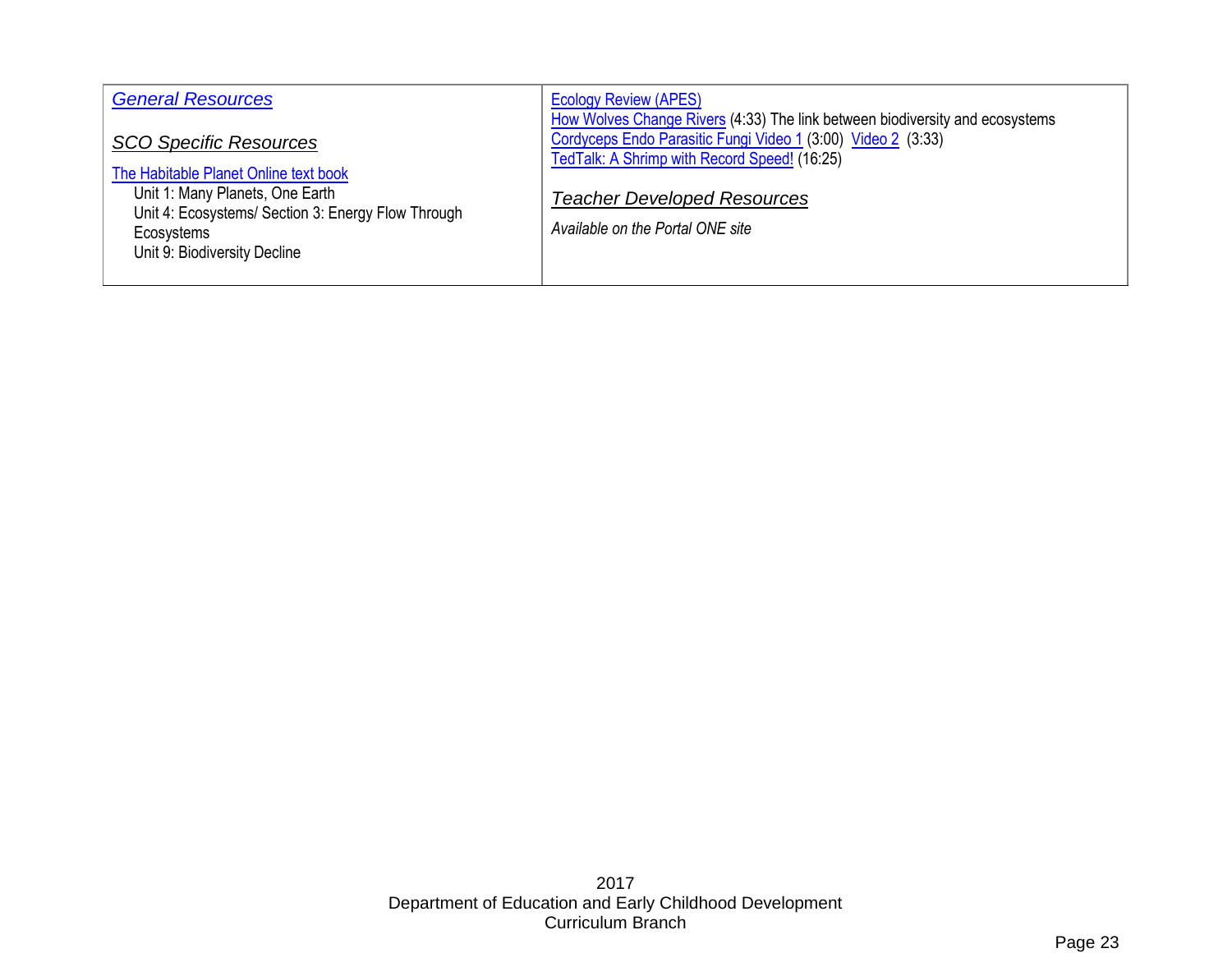<span id="page-22-1"></span><span id="page-22-0"></span>

| GCO 2 Earth Systems: Develop an understanding of issues impacting the dynamics of biotic and abiotic<br>components of the environment                                                                                                                                                                                                                                                                                                                            |                                                                                                                                                                                                                                                                                                                                                                                                                                                                                                                                                                                                                                                                                                                                                                                                                                                                                                                                                                                                                                                                                                                                                                                                                                                                                                                                                                                                                                                                                                                                                                                                                                                                                                                                                                                                                                                                                                                                                 |  |  |
|------------------------------------------------------------------------------------------------------------------------------------------------------------------------------------------------------------------------------------------------------------------------------------------------------------------------------------------------------------------------------------------------------------------------------------------------------------------|-------------------------------------------------------------------------------------------------------------------------------------------------------------------------------------------------------------------------------------------------------------------------------------------------------------------------------------------------------------------------------------------------------------------------------------------------------------------------------------------------------------------------------------------------------------------------------------------------------------------------------------------------------------------------------------------------------------------------------------------------------------------------------------------------------------------------------------------------------------------------------------------------------------------------------------------------------------------------------------------------------------------------------------------------------------------------------------------------------------------------------------------------------------------------------------------------------------------------------------------------------------------------------------------------------------------------------------------------------------------------------------------------------------------------------------------------------------------------------------------------------------------------------------------------------------------------------------------------------------------------------------------------------------------------------------------------------------------------------------------------------------------------------------------------------------------------------------------------------------------------------------------------------------------------------------------------|--|--|
| SCO 2.3 Examine and develop an understanding of soil composition and ecology, and current issues in agriculture<br>and forestry                                                                                                                                                                                                                                                                                                                                  |                                                                                                                                                                                                                                                                                                                                                                                                                                                                                                                                                                                                                                                                                                                                                                                                                                                                                                                                                                                                                                                                                                                                                                                                                                                                                                                                                                                                                                                                                                                                                                                                                                                                                                                                                                                                                                                                                                                                                 |  |  |
| <b>Concepts and Content</b>                                                                                                                                                                                                                                                                                                                                                                                                                                      | <b>Achievement Indicators</b>                                                                                                                                                                                                                                                                                                                                                                                                                                                                                                                                                                                                                                                                                                                                                                                                                                                                                                                                                                                                                                                                                                                                                                                                                                                                                                                                                                                                                                                                                                                                                                                                                                                                                                                                                                                                                                                                                                                   |  |  |
| Biotic and abiotic soil<br>composition ecosystem<br>dynamics will be examined and<br>researched.<br>At least one agricultural and<br>one forestry issue will be<br>explored in depth. This will<br>include the history of the issue,<br>evidence of damage,<br>perspectives and legislation,<br>and efforts taken to mitigate<br>damage.<br>Students are asked to use what<br>they have learned to develop<br>another possible solution to<br>address the issue. | Describe the abiotic composition, properties and structure of soil<br>illustrate the cycling of phosphorus, carbon, nitrogen and sulphur through biotic and abiotic<br>$\bullet$<br>components of an ecosystem<br>Describe how different kinds of soil are formed<br>$\bullet$<br>Describe soil biodiversity and explain its importance to sustainability<br>$\bullet$<br>Observe and identify a range of small organisms found in a variety of soil samples using<br>$\circ$<br>magnification e.g., worms, nematodes, fungi, plants, protists<br>Research and provide examples of a variety of plant, animal and other species that are<br>$\circ$<br>dependent on soil for habitat and nourishment<br>○ Give examples of soil organisms at different trophic levels and the role they play in the cycling<br>of energy and matter e.g., detritivores, herbivores, carnivores<br>Demonstrate an understanding of soil conservation, erosion and degradation<br>$\bullet$<br>Review history and legislation of indigenous use of land resouces<br>$\bullet$<br>Soil and Land Use issues<br>As a class, investigate current issues - at least one agricultural and one forestry issue e.g., soil<br>erosion, depletion of nutrients, effects of pesticide and herbicide use, effects of clearcutting<br>For each of the issues studied:<br>Describe how humans are dependent on the sustainability of the ecosystem<br>$\bullet$<br>Research and discuss the history of the issue<br>Report on evidence that the health of the soil and ecosystem sustainability is compromised<br>$\bullet$<br>Identify the perspective and mandate of community and industry stakeholders<br>$\bullet$<br>Determine how current environmental legislation and policy applies<br>Determine if there have been efforts to mitigate damage and whether the efforts have been<br>successful.<br>Suggest and develop another possible solution to address the issue |  |  |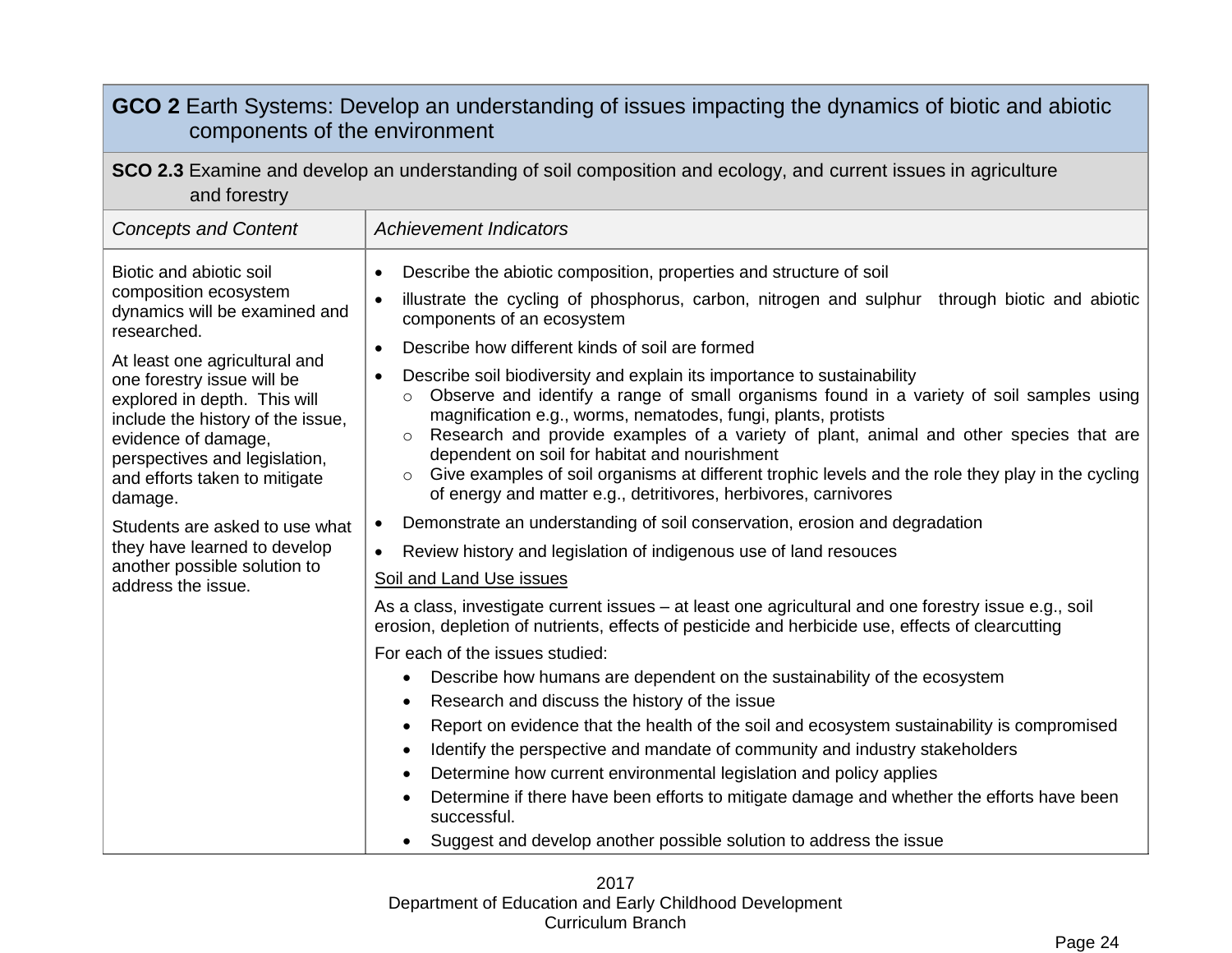| <b>Resources</b>                                                                                                                                                                                                                                                                             |                                                                        |
|----------------------------------------------------------------------------------------------------------------------------------------------------------------------------------------------------------------------------------------------------------------------------------------------|------------------------------------------------------------------------|
| <b>General Resources</b>                                                                                                                                                                                                                                                                     | Lab activities                                                         |
| <b>SCO Specific Resources</b>                                                                                                                                                                                                                                                                | Dendrology Lab (Leaf Types)<br><b>Dendrology Site</b>                  |
| Dirt! the Movie                                                                                                                                                                                                                                                                              | Interactive Labs (Habitable Planet)                                    |
| <b>Garbage to Gold - Composting</b><br><b>How Composting works</b><br><b>NB Food Security Action Network</b><br>World resource Institute on Food<br><b>World Resources Institute on Forests</b><br>The Nature Education Knowledge Project: Soil, Agriculture & Agricultural<br>Biotechnology | <b>Teacher Developed Resources</b><br>Available on the Portal ONE site |
| The Nitrogen Cycle Note & Cool Game using coins<br>Soil and nutrient cycling                                                                                                                                                                                                                 |                                                                        |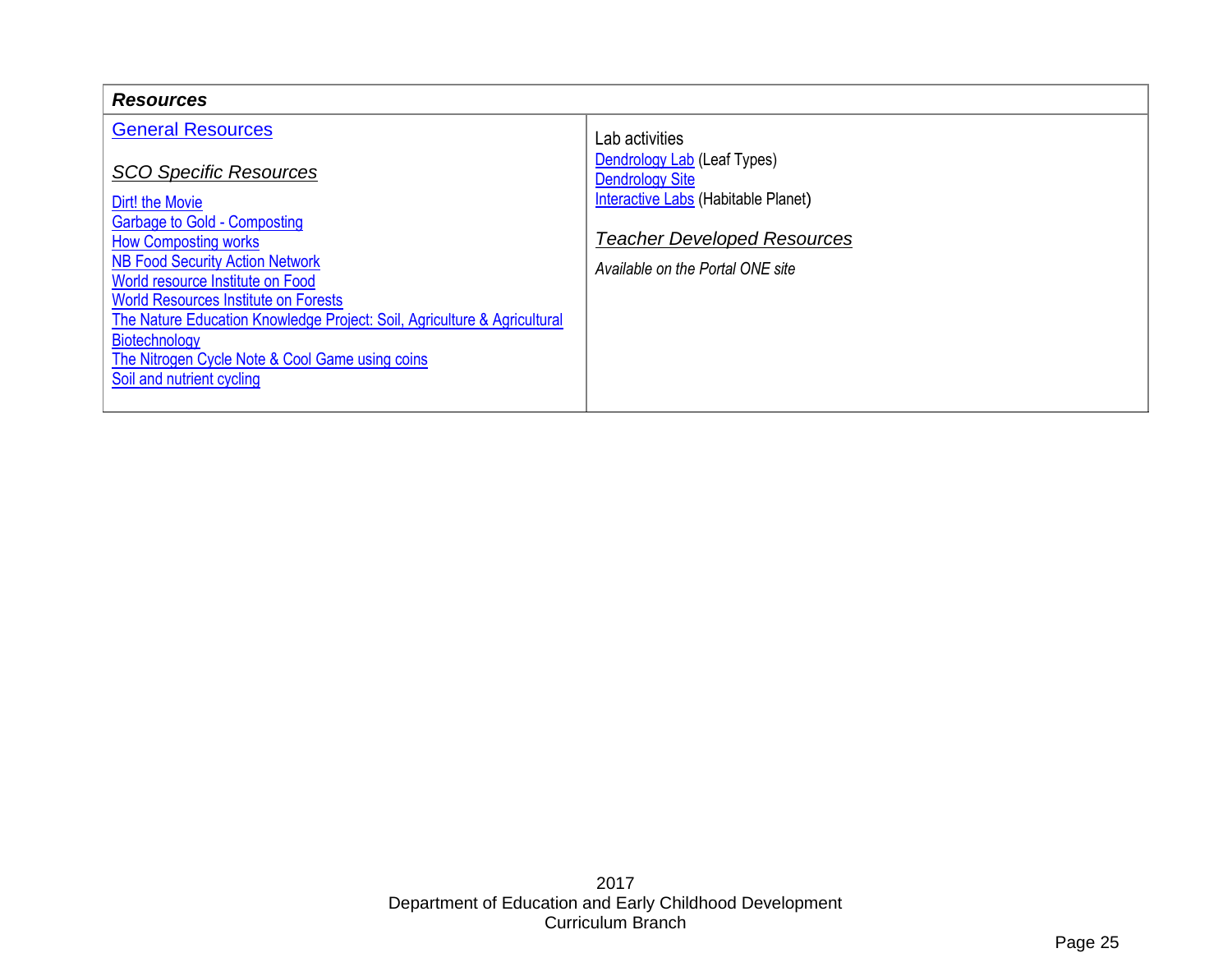<span id="page-24-0"></span>

| GCO 2 Earth Systems: Develop an understanding of issues impacting the dynamics of biotic and abiotic<br>components of the environment                                                                                                                                                   |                                                                                                                                                                                                                                                                                                                                                                                                                                                                                                                                                                                                                                                                                                                                                                                                                                                                                                                                                                                                                                                                                                           |  |  |
|-----------------------------------------------------------------------------------------------------------------------------------------------------------------------------------------------------------------------------------------------------------------------------------------|-----------------------------------------------------------------------------------------------------------------------------------------------------------------------------------------------------------------------------------------------------------------------------------------------------------------------------------------------------------------------------------------------------------------------------------------------------------------------------------------------------------------------------------------------------------------------------------------------------------------------------------------------------------------------------------------------------------------------------------------------------------------------------------------------------------------------------------------------------------------------------------------------------------------------------------------------------------------------------------------------------------------------------------------------------------------------------------------------------------|--|--|
| SCO 2.4 Examine and demonstrate an understanding of fresh and salt water composition and ecology, and current issues in<br>water resources and fisheries                                                                                                                                |                                                                                                                                                                                                                                                                                                                                                                                                                                                                                                                                                                                                                                                                                                                                                                                                                                                                                                                                                                                                                                                                                                           |  |  |
| <b>Concepts and Content</b>                                                                                                                                                                                                                                                             | <b>Achievement Indicators</b>                                                                                                                                                                                                                                                                                                                                                                                                                                                                                                                                                                                                                                                                                                                                                                                                                                                                                                                                                                                                                                                                             |  |  |
| Biotic and abiotic water<br>composition and ecosystem<br>dynamics will be examined<br>and researched.                                                                                                                                                                                   | Describe the components and dynamics of the hydrosphere e.g., rivers, wetlands, lakes,<br>$\bullet$<br>oceans and water currents.<br>Illustrate or model the water cycle and describe ways in which the hydrosphere interacts with<br>$\bullet$<br>the lithosphere and the atmosphere e.g., soil erosion, rain, storms, volcanoes                                                                                                                                                                                                                                                                                                                                                                                                                                                                                                                                                                                                                                                                                                                                                                         |  |  |
| At least one water resources<br>and one fisheries issue will be<br>explored in depth, including<br>both fresh and salt water<br>issues. This will include the<br>history of the issue, evidence<br>of damage, perspectives and<br>legislation, and efforts taken to<br>mitigate damage. | Describe fresh and salt water biodiversity and explain its importance to sustainability<br>$\bullet$<br>Observe and identify a range of small organisms found in a variety of water samples<br>$\circ$<br>using magnification e.g., algae, seaweed, barnacles, protists<br>Research and provide examples of a variety of plant, animal and other species that are<br>$\circ$<br>dependent on water for habitat and nourishment e.g., fish, mammals, algae, jellyfish<br>Give examples of water organisms at different trophic levels and the role they play in the<br>$\circ$<br>cycling of energy and matter e.g., detritivores, herbivores, carnivores<br>Demonstrate an understanding of sustainable water use at local, national, and global levels                                                                                                                                                                                                                                                                                                                                                   |  |  |
| Students are asked to use<br>what they have learned to<br>develop another possible<br>solution to address the issue.                                                                                                                                                                    | Review history and legislation of indigenous use of water resources - both fresh and salt water<br><b>Water issues</b><br>As a class, investigate current issues at least one in water resources and one in fisheries, including<br>both fresh water and salt water issues e.g., sustainability of the global fishery, impacts of fishing<br>methods, salmon farming, depletion of ground water, ocean waste pollution, fresh water pollution<br>For each of the issues studied:<br>Describe how humans are dependent on the sustainability of the ecosystem<br>$\bullet$<br>Research and discuss the history of the issue<br>$\bullet$<br>Report on evidence that water quantity or quality or ecosystem sustainability are compromised<br>$\bullet$<br>Identify the perspective and mandate of community and industry stakeholders<br>$\bullet$<br>Determine how current environmental legislation and policy applies<br>Determine if there have been efforts to mitigate damage and whether the efforts have been<br>successful.<br>Suggest and develop another possible solution to address the issue |  |  |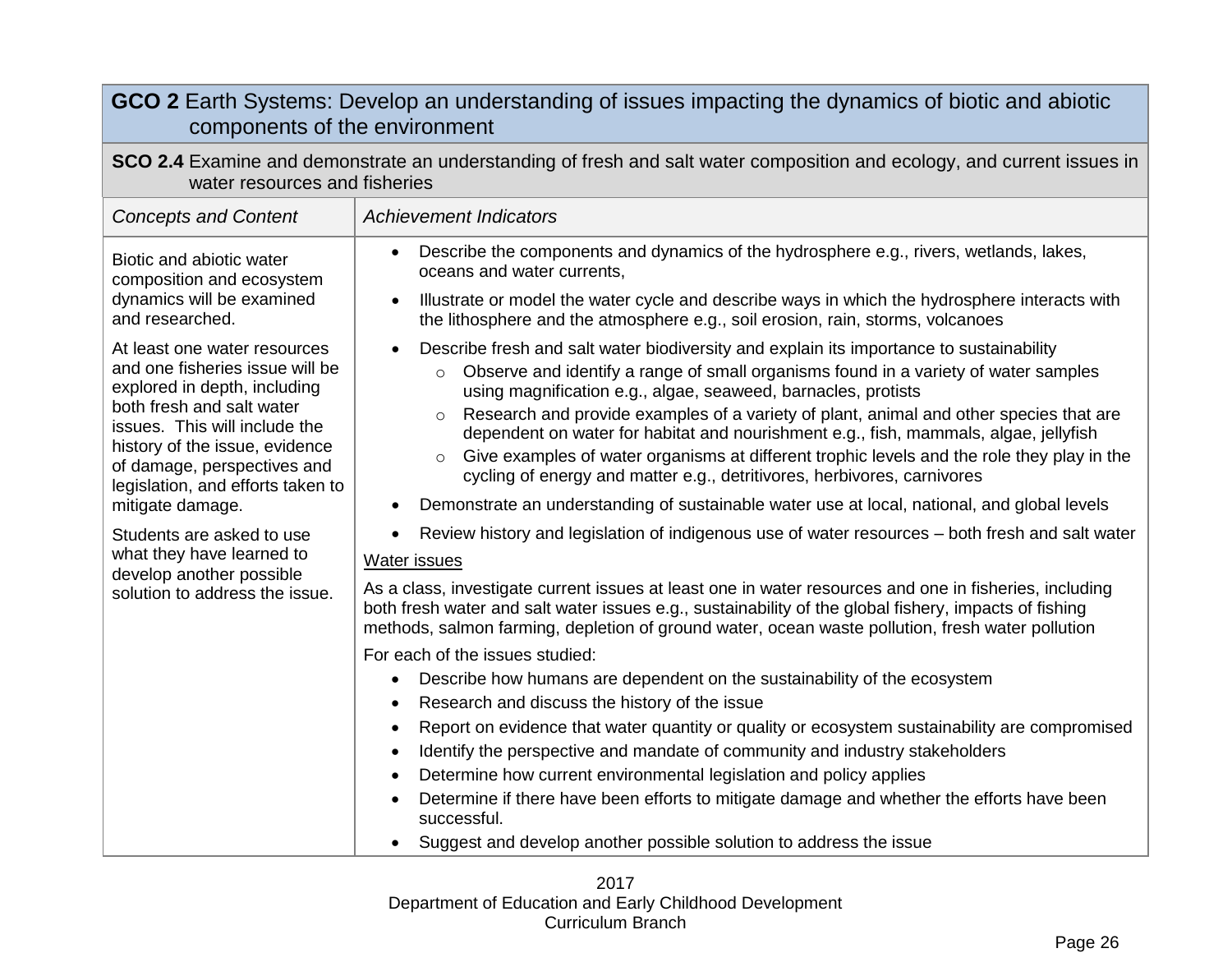| <b>Resources</b>                                                                                                                                                                                                                                                                                                                                                  |                                                                                                                                                                                                       |  |  |
|-------------------------------------------------------------------------------------------------------------------------------------------------------------------------------------------------------------------------------------------------------------------------------------------------------------------------------------------------------------------|-------------------------------------------------------------------------------------------------------------------------------------------------------------------------------------------------------|--|--|
| <b>General Resources</b><br><b>SCO Specific Resources</b><br>"Gone Fishing" Project<br><b>Bottled Water PPT</b><br>Water Oceans (from Online text "The Habitable Planet")                                                                                                                                                                                         | <b>Ted Talks</b><br>How to Make Filthy Water Drinkable<br><b>Seas of Plastic</b><br>Ocean's Glory – and horror<br>How I Fell in Love with Fish<br>Life in the Deep Oceans<br>How We Wrecked the Ocean |  |  |
| <b>World Resource Institute</b><br><b>National Geographic Water Conservation Tips</b><br><b>EPA: Healthy Watershed Protection</b><br>Undamming the Elwha (26 mins)<br>The Story of Bottled Water<br>War on Tap: America's Obsession with Bottled Water (20 mins)<br>50 Things We Love About Rivers (Interlude-type video)<br>Sewage Treatment (AP Enviro Science) | <b>Hidden Toxins in the Fish We Eat</b><br><b>Teacher Developed Resources</b><br>Available on the Portal ONE site                                                                                     |  |  |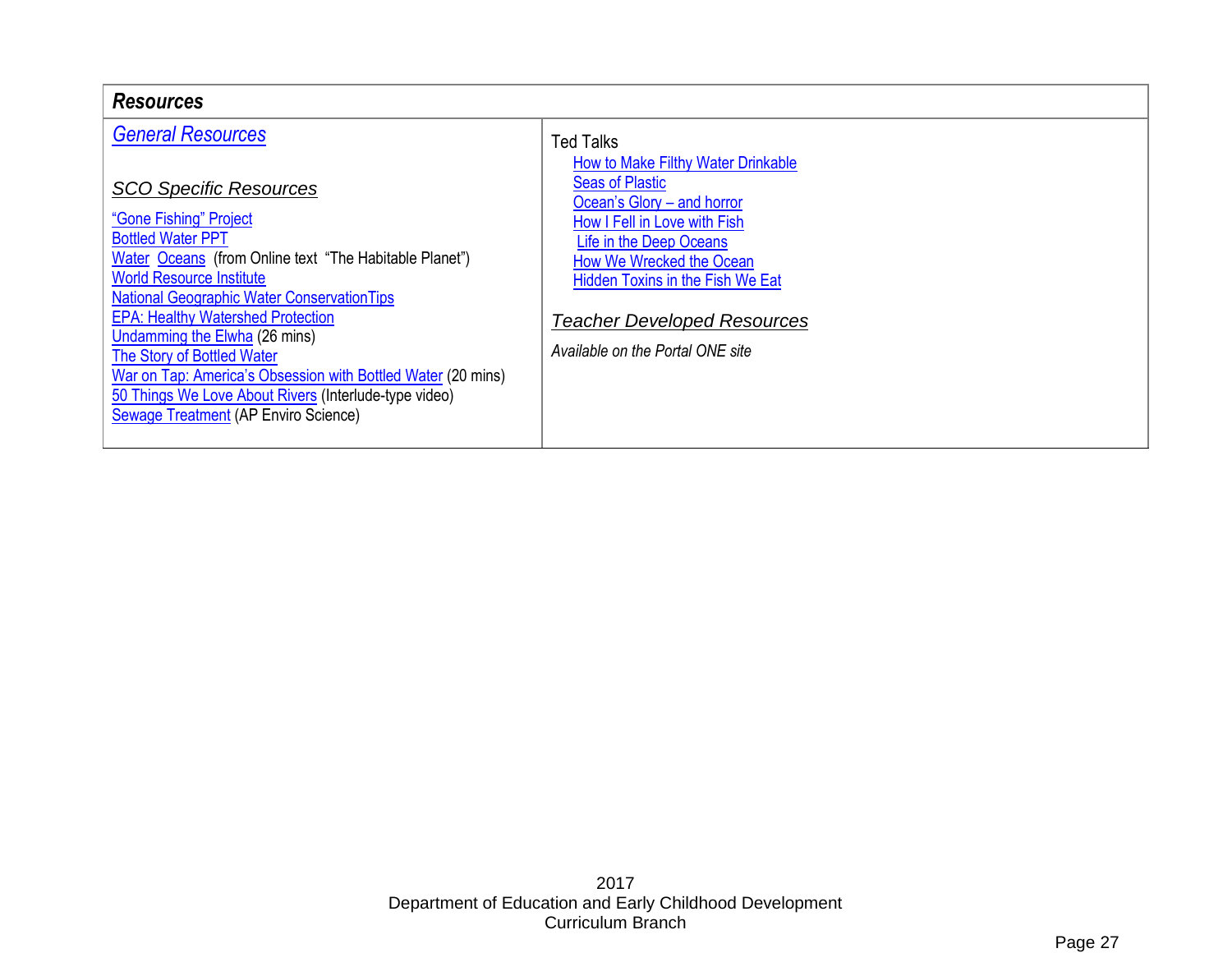<span id="page-26-0"></span>

| GCO 2 Earth Systems: Develop an understanding of issues impacting the dynamics of biotic and abiotic<br>components of the environment              |                                                                                                                                                                                                                    |  |  |
|----------------------------------------------------------------------------------------------------------------------------------------------------|--------------------------------------------------------------------------------------------------------------------------------------------------------------------------------------------------------------------|--|--|
| SCO 2.5 Examine and demonstrate an understanding of atmosphere composition and dynamics, and current issues in air<br>pollution and global warming |                                                                                                                                                                                                                    |  |  |
| <b>Concepts and Content</b>                                                                                                                        | <b>Achievement Indicators</b>                                                                                                                                                                                      |  |  |
| The composition, structure and<br>dynamics of the atmosphere and the                                                                               | Describe the composition and structure of the atmosphere e.g., gases that make up air,<br>$\bullet$<br>troposphere-exosphere, ozone                                                                                |  |  |
| associated ecosystem dynamics will be<br>examined and researched.                                                                                  | Explain dynamics of the atmosphere e.g., formation of clouds, movement of hot and<br>$\bullet$<br>cold air masses, blockage of ozone layer, greenhouse effect, effect of volcanic<br>eruptions                     |  |  |
| Students will investigate environmental<br>issues in air pollution and global<br>warming.                                                          | Describe the cycling of matter and energy with relation to the atmosphere e.g.,<br>$\bullet$<br>Nitrogen, oxygen and CO <sup>2</sup> cycling, heat transfer and reflection or absorption of light                  |  |  |
| This will include the history of the<br>issue, evidence of damage,                                                                                 | from the terrestrial and aquatic spheres                                                                                                                                                                           |  |  |
| perspectives and legislation, and<br>efforts taken to mitigate damage.                                                                             | Provide examples of a variety of plant, animal and other species that are impacted by<br>the atmosphere e.g., birds and insects following wind currents, ultraviolet rays on<br>plants and animals, global warming |  |  |
| Students are asked to use what they<br>have learned to develop another                                                                             | Describe the role that different organisms play and the importance biodiversity<br>$\bullet$                                                                                                                       |  |  |
| possible solution to address the issue.                                                                                                            | Atmospheric issues                                                                                                                                                                                                 |  |  |
|                                                                                                                                                    | As a class, investigate environmental issues in air pollution and global warming e.g.,<br>thinning of the ozone layer, effect of greenhouse gases, acid rain                                                       |  |  |
|                                                                                                                                                    | Research and report the evidence for environmental damage<br>$\bullet$                                                                                                                                             |  |  |
|                                                                                                                                                    | Define and trace the history of how humans and technology have influenced the<br>environmental issue.                                                                                                              |  |  |
|                                                                                                                                                    | Describe how humans are dependent on the system locally, regionally and globally.                                                                                                                                  |  |  |
|                                                                                                                                                    | Identify the perspective and mandate of community and industry stakeholders.                                                                                                                                       |  |  |
|                                                                                                                                                    | Determine how current environmental legislation and policy applies                                                                                                                                                 |  |  |
|                                                                                                                                                    | Determine if there have been efforts to mitigate damage caused by humans and<br>whether the efforts have been successful.                                                                                          |  |  |
|                                                                                                                                                    | Suggest and develop a possible sustainable solution to address the issue                                                                                                                                           |  |  |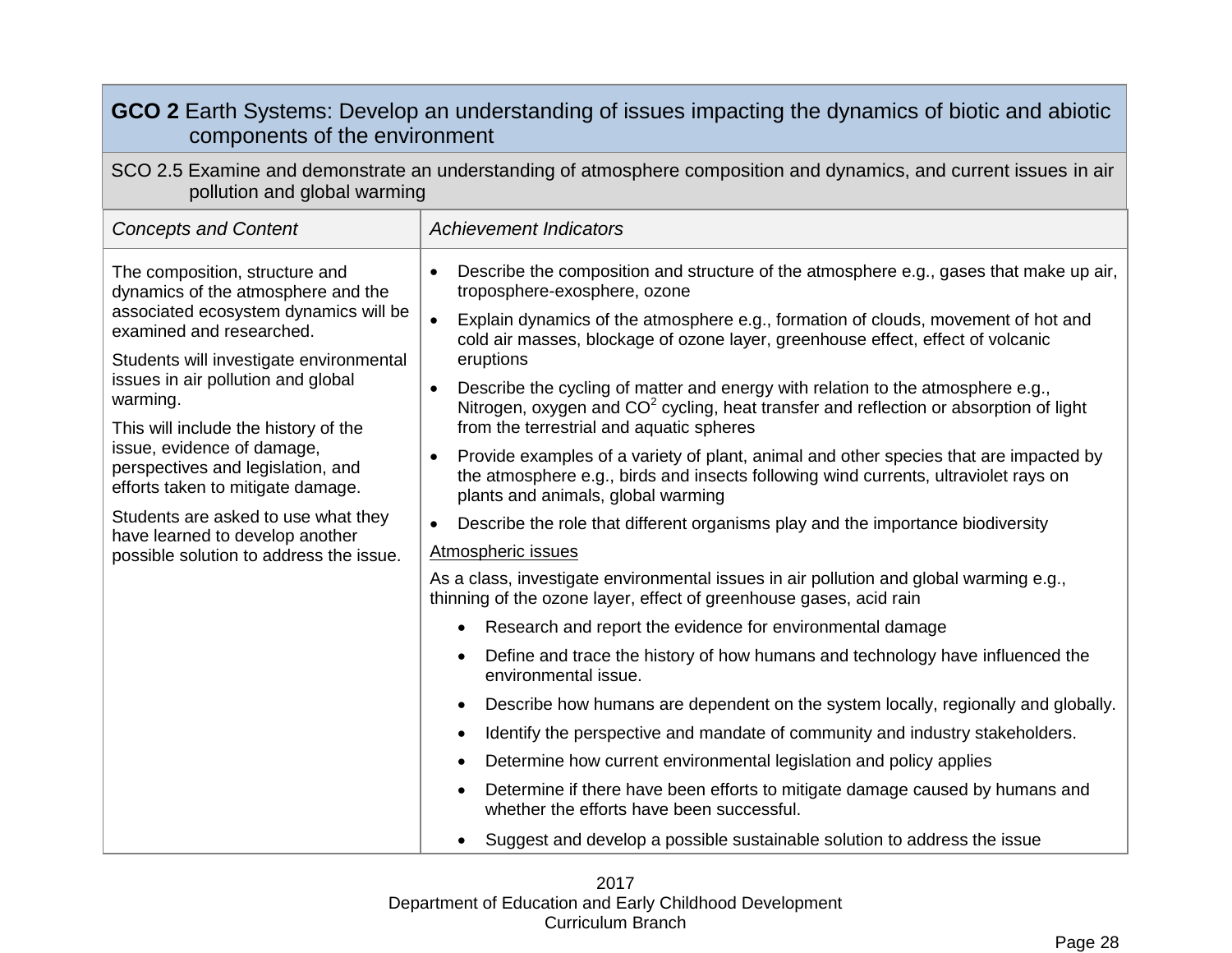| <b>Resources</b>                                                                                                                                                                                                                                                                                                                                                                                                                                  |                                                                                                                                                                                                                                                                                                                                                                 |  |  |
|---------------------------------------------------------------------------------------------------------------------------------------------------------------------------------------------------------------------------------------------------------------------------------------------------------------------------------------------------------------------------------------------------------------------------------------------------|-----------------------------------------------------------------------------------------------------------------------------------------------------------------------------------------------------------------------------------------------------------------------------------------------------------------------------------------------------------------|--|--|
| <b>General Resources</b><br><b>SCO Specific Resources</b><br>Encyclopedia or Atmospheric Environment<br>Science Daily - Atmosphere News<br>What is Air Pollution?<br><b>Videos</b><br>Introduction to the Atmosphere 5:23 video<br>25 facts about the Atmosphere that are Truly Magnificant 11:01<br>A Journey through the Atmosphere 7:32<br>Atmospheric circulation 22:43<br><b>Global Atmospheric Circulation 2:24</b><br>Coriolis effect 3:05 | Ted talks<br>Global Pandemic - Air Pollution 19:06<br>Science behind a climate headline 4:07<br>Why I must Speak out about Climate Change 17:51<br>A Critical looking at Geoengineering for Climate Change 15:58<br><b>Climate Change Adaptation14:23</b><br>ABC's of Pollution 11:12<br><b>Teacher Developed Resources</b><br>Available on the Portal ONE site |  |  |
|                                                                                                                                                                                                                                                                                                                                                                                                                                                   |                                                                                                                                                                                                                                                                                                                                                                 |  |  |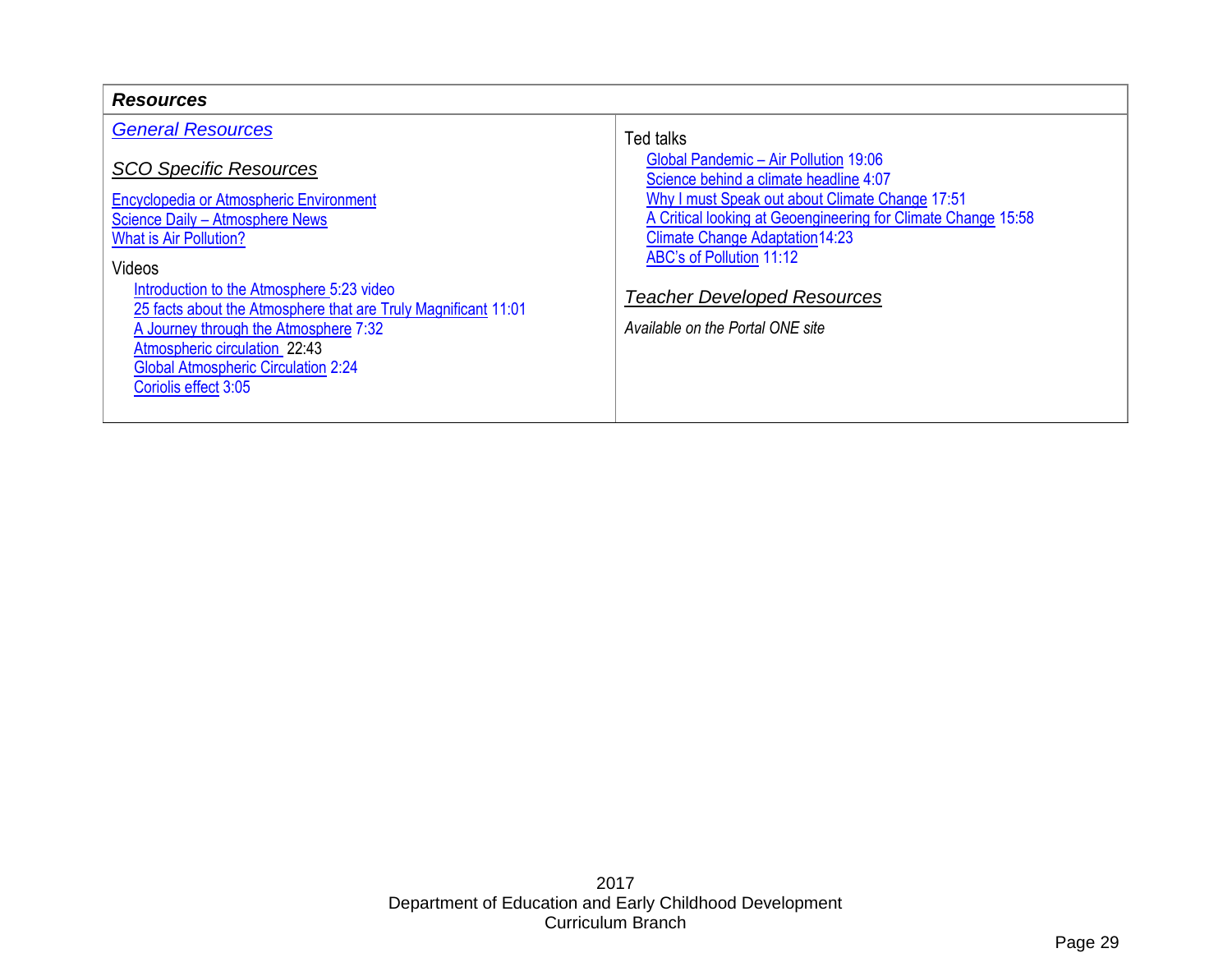## <span id="page-28-1"></span><span id="page-28-0"></span>5. General Resources

International

- [UN Educational, Scientific and Cultural Organization \(UNESCO\)](http://en.unesco.org/)
- o [UNESCO Open Access documents](http://www.unesco.org/ulis/open_access/index_en.shtml)
- [UN Environment Programme](http://www.unep.org/)
- [UN Sustainable Development Goals](http://www.undp.org/content/undp/en/home/sustainable-development-goals.html)
- [World Bank](http://www.worldbank.org/)
- [Nasa Global Climate Change](https://climate.nasa.gov/)
- [The Environmental Literacy Council](https://enviroliteracy.org/)
- [World Resources Institute](http://www.wri.org/our-work)

<span id="page-28-2"></span>National Non -Government

- [Green Peace Canada](http://www.greenpeace.org/canada/en/home/)
- **[COSEWIC Endangered Wildlife in Canada](http://www.cosewic.gc.ca/default.asp?lang=en&n=EC89538C-1)**
- [Sierra Club Canada](http://www.sierraclub.ca/)
- [Friends of the Earth \(Canada\)](http://foecanada.org/en/about/)

<span id="page-28-3"></span>National Government

- [Department of Fisheries and Oceans \(DFO\)](http://www.dfo-mpo.gc.ca/)
- [Natural Resources Canada \(NRCan\)](http://www.agr.gc.ca/)
- [Agriculture and Agri-Food Canada \(AGR\)](http://www.agr.gc.ca/)
- [Parks Canada](http://www.pc.gc.ca/)
- [Global Affairs Canada](http://www.international.gc.ca/international/index.aspx?lang=eng)

<span id="page-28-4"></span>New Brunswick/ Atlantic Non -Government Groups

- [Conservation Council NB](http://conservationcouncil.ca/)
- **•** [Envirothon](http://envirothonnb.ca/)
- [Falls Brook Centre](http://fallsbrookcentre.ca/wp/)
- [Nature NB](http://www.naturenb.ca/favicon.ico)
- [East Coast Environmental Law](http://www.ecelaw.ca/)
- [New Brunswick Environmental Network](http://www.nben.ca/en/)
- [Petitcodiac Watershed Alliance](http://petitcodiacwatershed.org/)
- [Tantramar Wetlands](http://weted.com/) Centre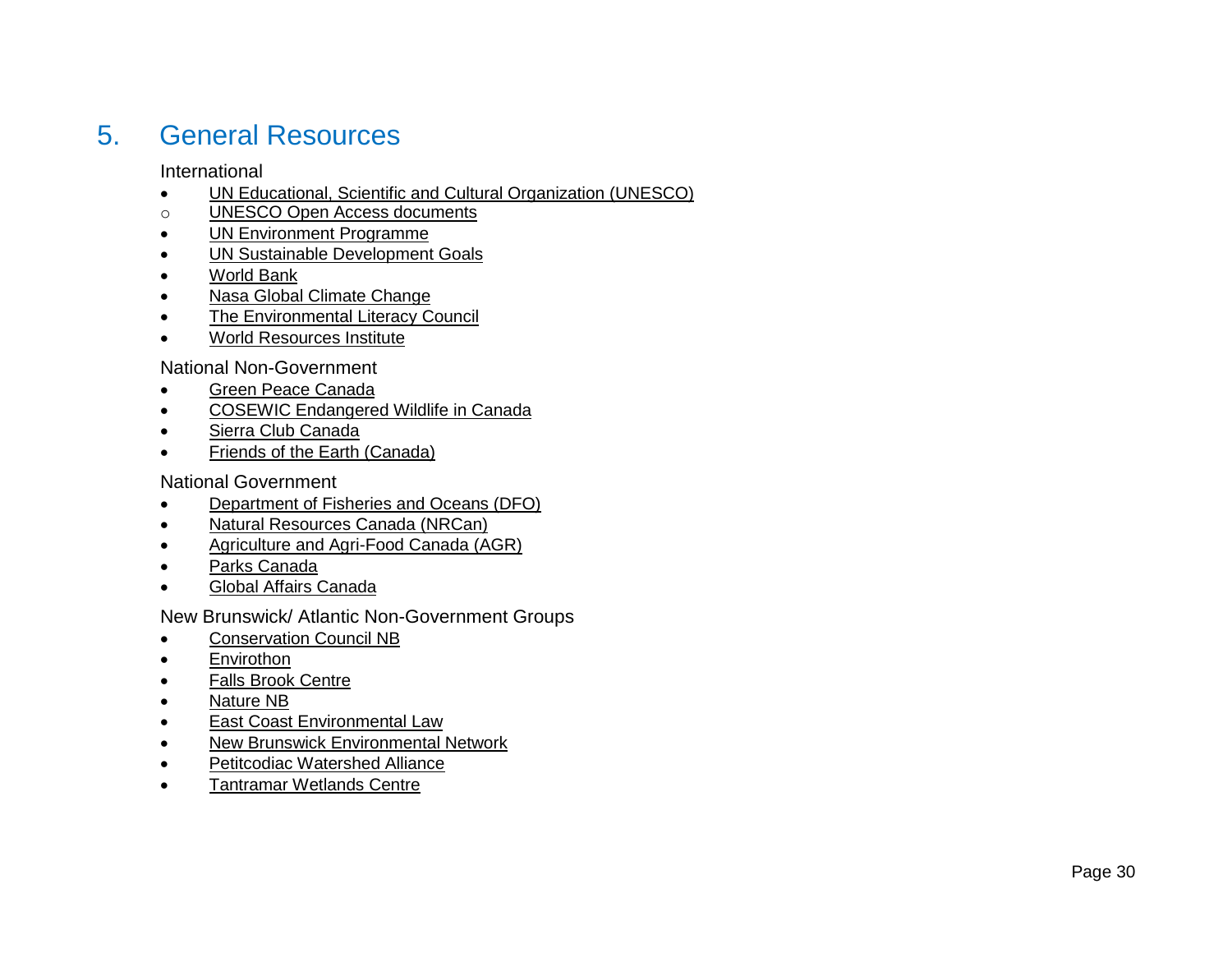<span id="page-29-0"></span>Government of New Brunswick

- [Department of Environment and Local Government](http://www2.gnb.ca/content/gnb/biling/elg.html)
- [NB Regional Solid Waste Commissions](http://www2.gnb.ca/content/gnb/en/departments/elg/environment/content/land_waste/content/solid_waste.html)
- [Department of Energy and Resource Development](http://www2.gnb.ca/content/gnb/en/departments/erd.html)
- [Department of Agriculture, Aquaculture and Fisheries](http://www2.gnb.ca/content/gnb/en/departments/10.html)

#### <span id="page-29-1"></span>Media/News

- [CBC Environment Documentaries](http://www.cbc.ca/archives/categories/environment/)
- [Guardian Weekly International Environment News](https://www.theguardian.com/uk/environment)
- [NBMedia Co-op](http://nbmediacoop.org/category/nb/nb-environment/)

<span id="page-29-2"></span>Teacher Resources

- [EcoKids](http://ecokids.ca/pub/eco_info/topics/climate/co2effect/index.cfm)
- [Environmental Literacy Council](https://enviroliteracy.org/)
- [Facing the Future](https://www.facingthefuture.org/)
- [Green Teacher magazine](https://greenteacher.com/)
- [EcoCanada Environmental Careers](http://www.eco.ca/)
- [resources4rethinking](http://resources4rethinking.ca/)
- [Holt Environmental Science](http://go.hrw.com/hrw.nd/gohrw_rls1/pKeywordResults?HE4%20HOME&SPIDERSESSION=AAAAAgAAABcAAAADQ0dJAAAAAAAAAROrAC3S27neCAAAAAIAAAAaAAAABm5vYm9keQAAAAAAAADmVpCR9QCuZHoAAAALSOBIX3l5SDV5X0g%3d&%5euniqueValue=1183985197989)
- <span id="page-29-3"></span>• [Earthtimes online text](http://www.earthtimes.org/)

Text and Curriculum References

- Cunningham et al. *Environmental Science: A Global Concern* 2005 McGraw-Hill Ryerson Ltd.
- Draper and Read *Our Environment (4th Edition)* 2009 Nelson Education Ltd.
- Miller and Hackett *Living in the Environment (2nd Canadian Edition)* 2011 Nelson Education Ltd.
- Newfoundland and Labrador Department of Education and Early Childhood Development 2010 *[Environmental Science 3205](http://www.ed.gov.nl.ca/edu/k12/curriculum/guides/science/index.html)  [Curriculum Guide](http://www.ed.gov.nl.ca/edu/k12/curriculum/guides/science/index.html)*
- Prince Edward Island Department of Education and Early Childhood Development 2011 *[Environmental Science 621A Curriculum](https://www.princeedwardisland.ca/sites/default/files/publications/eelc_env621a.pdf)  [Guide](https://www.princeedwardisland.ca/sites/default/files/publications/eelc_env621a.pdf)*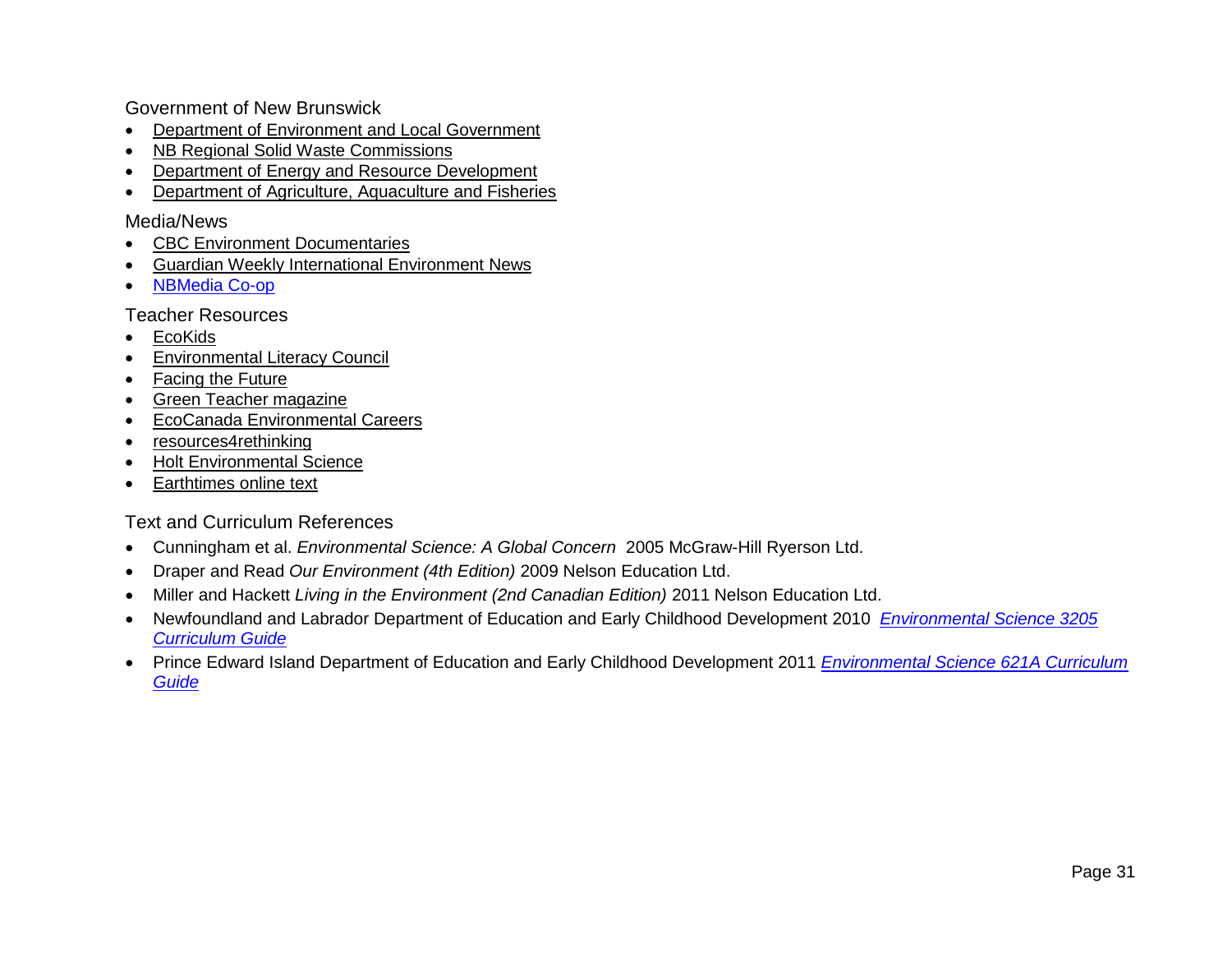## <span id="page-30-0"></span>**Outcomes Correlation with Core Texts**

|                                                                                                                                                                | Miller and Hackett 2011                                                                                              | Draper and Reed 2009                                                                                                                 | Cunningham et al. 2005                                                           |
|----------------------------------------------------------------------------------------------------------------------------------------------------------------|----------------------------------------------------------------------------------------------------------------------|--------------------------------------------------------------------------------------------------------------------------------------|----------------------------------------------------------------------------------|
| SCO 1.1: Explore the discipline of<br><b>Environmental Science</b>                                                                                             | Ch. 2 Environmental History:<br>Learning from the past                                                               | Ch.2 Environmental Studies: Science,<br>Worldviews and Ethics                                                                        | Ch. 1 The Science of Our Environment<br>Ch.2 Environmental Ethics and Philosophy |
| SCO 1.2: Demonstrate an understanding<br>of different views of the natural world                                                                               | Ch. 1 Environmental problems: An<br>introduction and Overview                                                        | Ch.2 Environmental Studies: Science,<br><b>Worldviews and Ethics</b>                                                                 | Ch. 1 The Science of Our Environment<br>Ch.2 Environmental Ethics and Philosophy |
| SCO 1.3: Recognize factors that<br>influence local, regional and global<br>environmental decision-making.                                                      | Ch. 26 Economics, Environment,<br>and Sustainability<br>Ch. 27 Politics, Environment, and<br>Sustainability          | Ch.2 Environmental Studies: Science,<br><b>Worldviews and Ethics</b>                                                                 | Ch.19 Environmental Law: Its Role in<br><b>Guiding Governing Instruments</b>     |
| SCO 1.4: Briefly explore a range of<br>current environmental issues concerning<br>soil and land use, water systems and air                                     | Throughout text                                                                                                      | Throughout text                                                                                                                      | Throughout text                                                                  |
| SCO 2.1 Develop an understanding of<br>how Earth's spheres interact and support<br>the biosphere                                                               | Ch.4 Ecosystems: what are they<br>and how do they work?<br>Ch.5 Evolution and biodiversity                           | Ch.3 Earth's life support systems                                                                                                    |                                                                                  |
| SCO 2.2 Develop a general<br>understanding of biosphere dynamics<br>and the importance of biodiversity at the<br>population, community and ecosystem<br>levels | Ch.8 Community Ecology<br>Ch. 9 Population Ecology                                                                   | Ch.3 Earth's life support systems<br>Ch.12 Biodiversity                                                                              | Ch.16 Biodiversity                                                               |
| <b>SCO 2.3</b> Examine and demonstrate an<br>understanding of soil composition and<br>ecology, and current agriculture and<br>forestry issues                  | Ch.11 Sustaining Terrestrial<br>biodiversity: Managing and<br>protecting ecosystems<br>Ch.14 Food and Soil Resources | Chapt.3 p.85 Matter Cycling<br>Chapt.6 Agroecosystems and land<br>resources<br>Chapt.9 Forests and Forestry<br>Chapt.12 Biodiversity | Ch.14 Food and Agriculture<br>Ch.17 Land Use: Forests and Rangelands             |